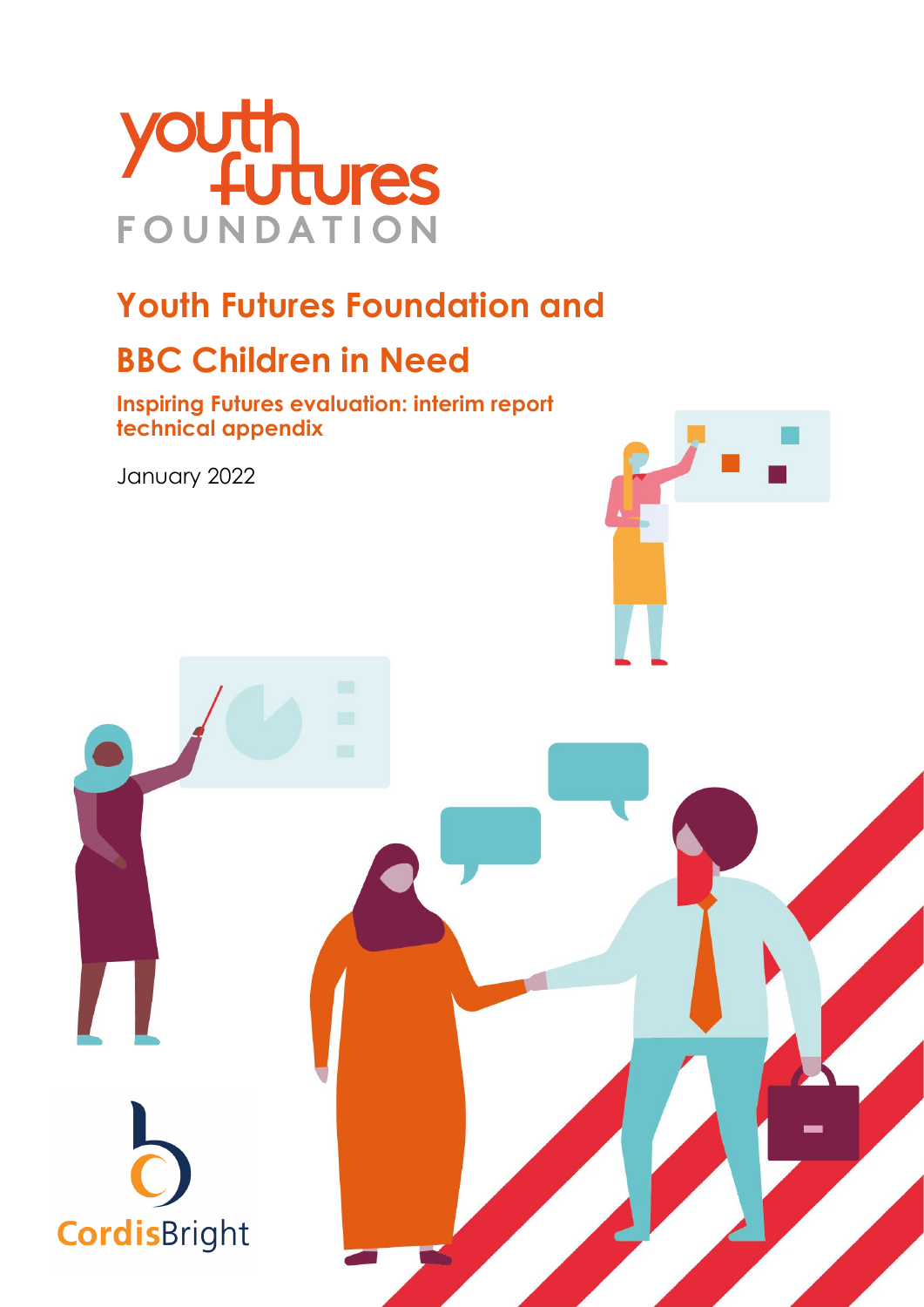### **Table of contents**

|                  | 1.1          |  |
|------------------|--------------|--|
|                  | 1.2          |  |
|                  | $\mathbf{2}$ |  |
|                  | 2.1          |  |
|                  | 2.2          |  |
|                  | 2.3          |  |
|                  |              |  |
| 3                |              |  |
| $\boldsymbol{4}$ |              |  |
|                  | 4.1          |  |
|                  | 4.2          |  |
|                  | 4.3          |  |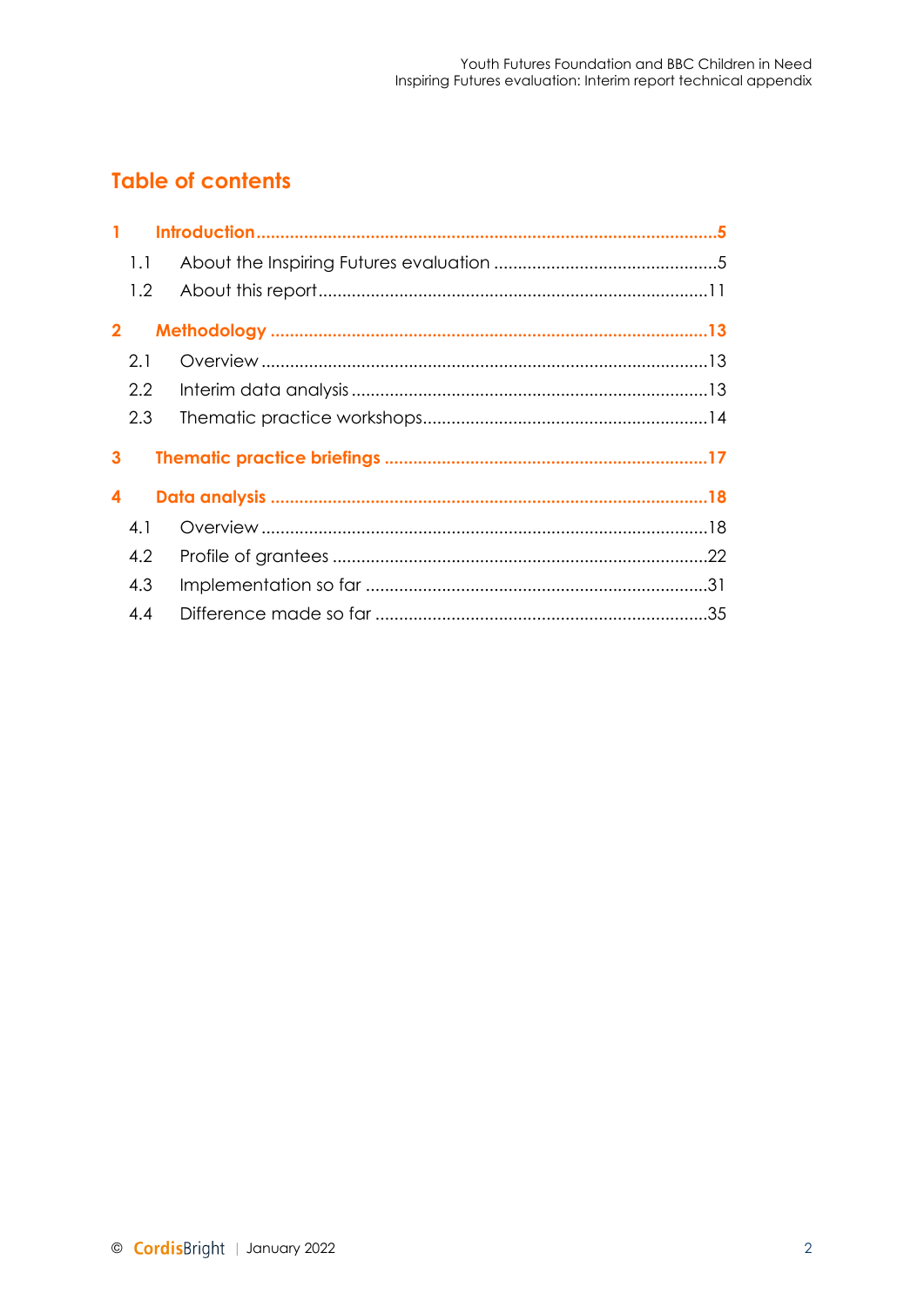### **Table of figures**

| Figure 5: A breakdown of Inspiring Futures grantees' primary delivery location by                                                                                         |
|---------------------------------------------------------------------------------------------------------------------------------------------------------------------------|
| Figure 6: The number of grantees that reported that a majority of their board and<br>senior management team are from an ethnic minority background, based on              |
| Figure 7: The primary type of project delivered by grantees, and the availability of<br>mid-point reporting data about activities implemented and differences made so far |
| Figure 8: A breakdown of the number of children and young people that grantees<br>expected to support, based on application form data (n=85)25                            |
| Figure 9: A breakdown of the main disadvantage type amongst the children that<br>each grantee expected to support using Inspiring Futures funding, based on               |
| Figure 10: A breakdown of the main disadvantage category amongst the children<br>that each grantee expected to support using Inspiring Futures funding, based on          |
| Figure 11: The number of grantees that projected that the majority of the young<br>people they would support would be from an ethnic minority background, based on        |
| Figure 12: The breakdown number of children and young people that grantees<br>projected to support by age, based on application form data28                               |
| Figure 13: The type of differences that grantees aimed to make for the children and<br>young people supported using their Inspiring Futures grant, based on application   |
| Figure 14: A breakdown of the ambitions that grantees aim to achieve for the<br>children and young people they support, based on application data coded by BBC            |
| Figure 15: A breakdown of the number of children and young people supported by<br>grantees so far, based on mid-point reporting data (n=69 grantees)31                    |
| Figure 16: A breakdown of the numbers of children and young people supported by<br>grantees for each project type, based on mid-point reporting data coded by BBC         |
| Figure 17: The number of grantees who reported that they reached fewer, more, or<br>the same number of children and young people as expected, based on mid-point          |
| Figure 18: A breakdown of grantees' primary project type by whether they reported<br>to have supported fewer, more, or the same number of children and young people       |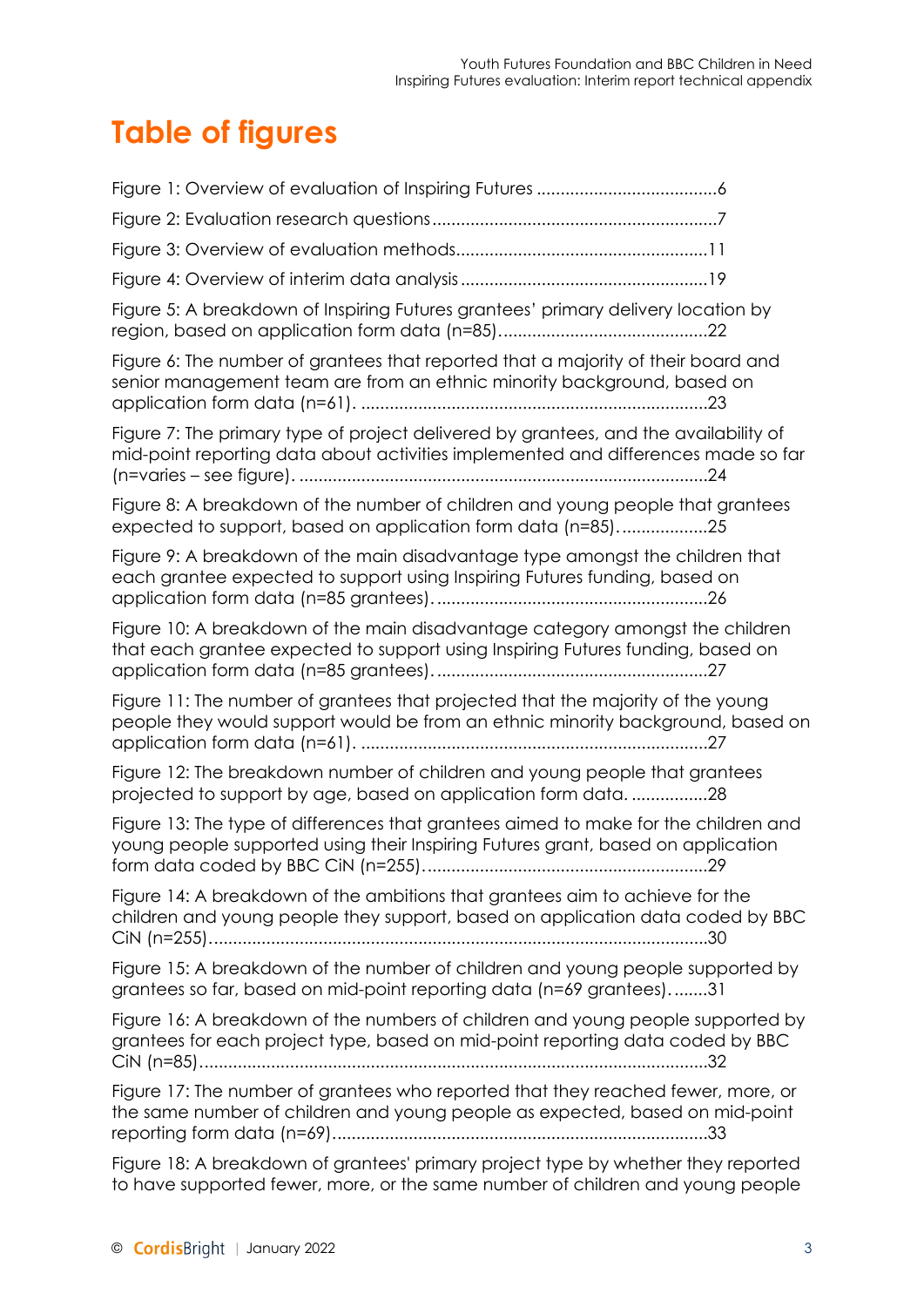[as expected so far, based on mid-point reporting data coded by BBC CiN \(n=69](#page-32-1)  grantees). [...........................................................................................................33](#page-32-1)

[Figure 19: A breakdown of the number of children and young people supported by](#page-33-0)  [grantees so far by age \(based on mid-point reporting data, where n=69 grantees\),](#page-33-0)  [compared with the projected number \(based on application form data, where n=85](#page-33-0)  grantees). [...........................................................................................................34](#page-33-0)

[Figure 20: The number of children and young people who were reported to make](#page-34-0)  [progress towards each main difference category by grantees, based on mid-point](#page-34-0)  [reporting data. Darker shaded bars represent the number of children and young](#page-34-0)  [people who reportedly made significant progress towards that difference, and](#page-34-0)  [lighter shaded bars represent the number who reportedly started progress35](#page-34-0)

[Figure 21: The number of children and young people who were reported to make](#page-36-0)  [progress towards each difference by grantees, based on mid-point reporting data.](#page-36-0)  [Darker shaded bars represent the number of children and young people who](#page-36-0)  [reportedly made significant progress towards that difference, and lighter shaded](#page-36-0)  [bars represent the number who reportedly started progress.......................37](#page-36-0)

[Figure 22: The number of children and young people who were reported by](#page-37-0)  [grantees to make progress towards each difference, based on mid-point reporting](#page-37-0)  data [....................................................................................................................38](#page-37-0)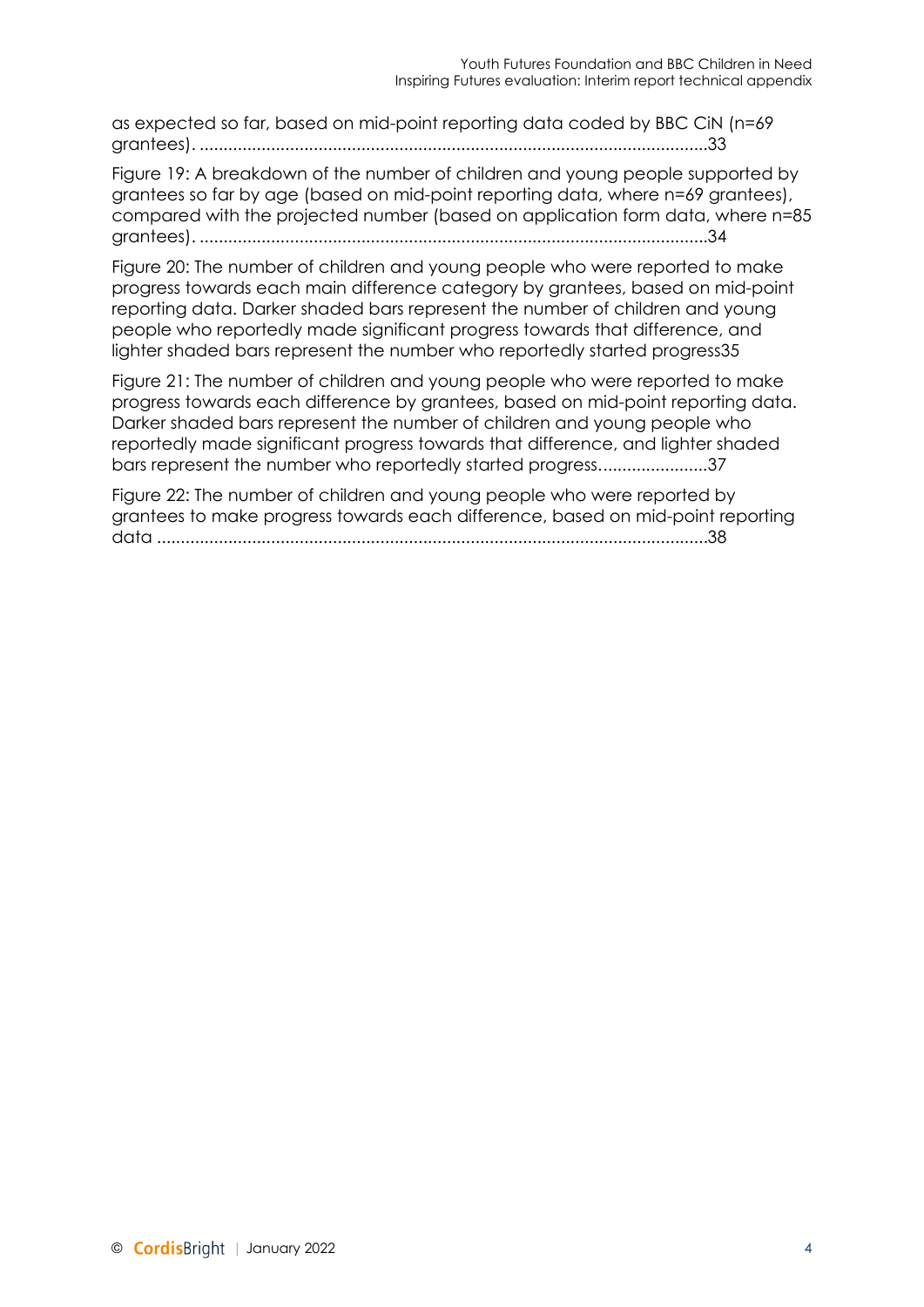# **1 Introduction**

#### **1.1 About the Inspiring Futures evaluation**

Youth Futures Foundation and BBC Children in Need (CIN) have commissioned Cordis Bright to deliver an independent evaluation of its Inspiring Futures programme (hereafter 'Inspiring Futures') in England.

#### 1.1.1 About the Inspiring Futures programme

Youth Futures Foundation and BBC CIN have partnered to deliver a £7 million grant funding programme, Inspiring Futures, to deliver positive activities that support children and young people who face the greatest disadvantage to achieve their potential in their journey towards employment.

Inspiring Futures is intended to offer grant funding to provide capacity in the Voluntary and Community Sector (VCS) to adapt and respond to the rising or evolving needs of children and young people and the challenges presented by the COVID-19 pandemic. Each grant is between £10,000 and £80,000 in value and is for a period of up to 18 months.

#### **The evaluation focuses on England only**

The Inspiring Futures programme spans the U.K. However, this evaluation extends only to the programme in England. Therefore, this document, and the evaluation, refers to the Inspiring Futures programme in England only.

Further information about Inspiring Futures can be found:

- At Youth Futures Foundation's website: [https://youthfuturesfoundation.org/our](https://youthfuturesfoundation.org/our-work/invest/inspiring-futures/)[work/invest/inspiring-futures/.](https://youthfuturesfoundation.org/our-work/invest/inspiring-futures/)
- In the Evaluation Scoping Report which can be accessed here: <https://youthfuturesfoundation.org/news/evaluating-inspiring-futures/>

#### 1.1.2 About the evaluation of Inspiring Futures

#### *Overview*

The evaluation of Inspiring Futures was launched in December 2020 and will conclude by September 2022. The evaluation approach, and reporting schedule, is summarised in [Figure 1](#page-5-0) below.<sup>[1](#page-4-0)</sup>

<span id="page-4-0"></span><sup>1</sup> Public-facing information about the evaluation can be found at Youth Futures Foundation's website: [https://youthfuturesfoundation.org/news/evaluating-inspiring-futures/.](https://youthfuturesfoundation.org/news/evaluating-inspiring-futures/)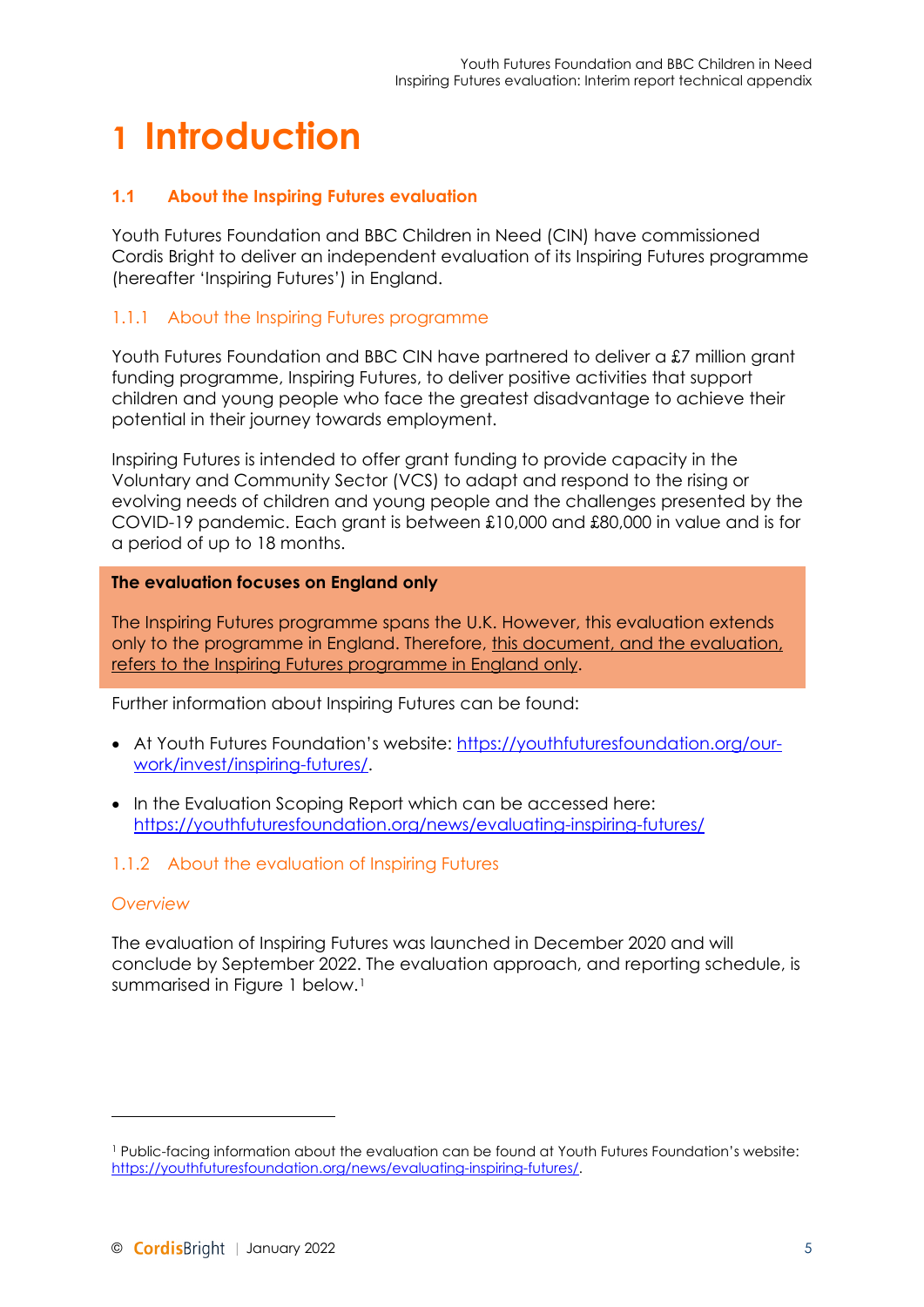<span id="page-5-0"></span>*Figure 1: Overview of evaluation of Inspiring Futures*



The evaluation approach, including the research questions and methods summarised below, were developed and agreed collaboratively with colleagues at BBC CiN and Youth Futures Foundation, as well as a group of young people acting as peer researchers for aspects of the evaluation, the Youth Reference Group (YRG).

More detail about the findings of Phase 1 methods, and the evaluation approach, can be seen in the Evaluation Approach Document. While this approach was agreed in principle during Phase 1, it is treated as a 'live' document which can be adapted and updated as the programme progresses. It remains a collaborative approach with BBC CiN, Youth Futures Foundation, and the Youth Reference Group.

#### *Research questions*

The evaluation aims to address the following research questions [\(Figure 2\)](#page-6-0), and explore the following sub-questions, which were collaboratively agreed during Phase 1: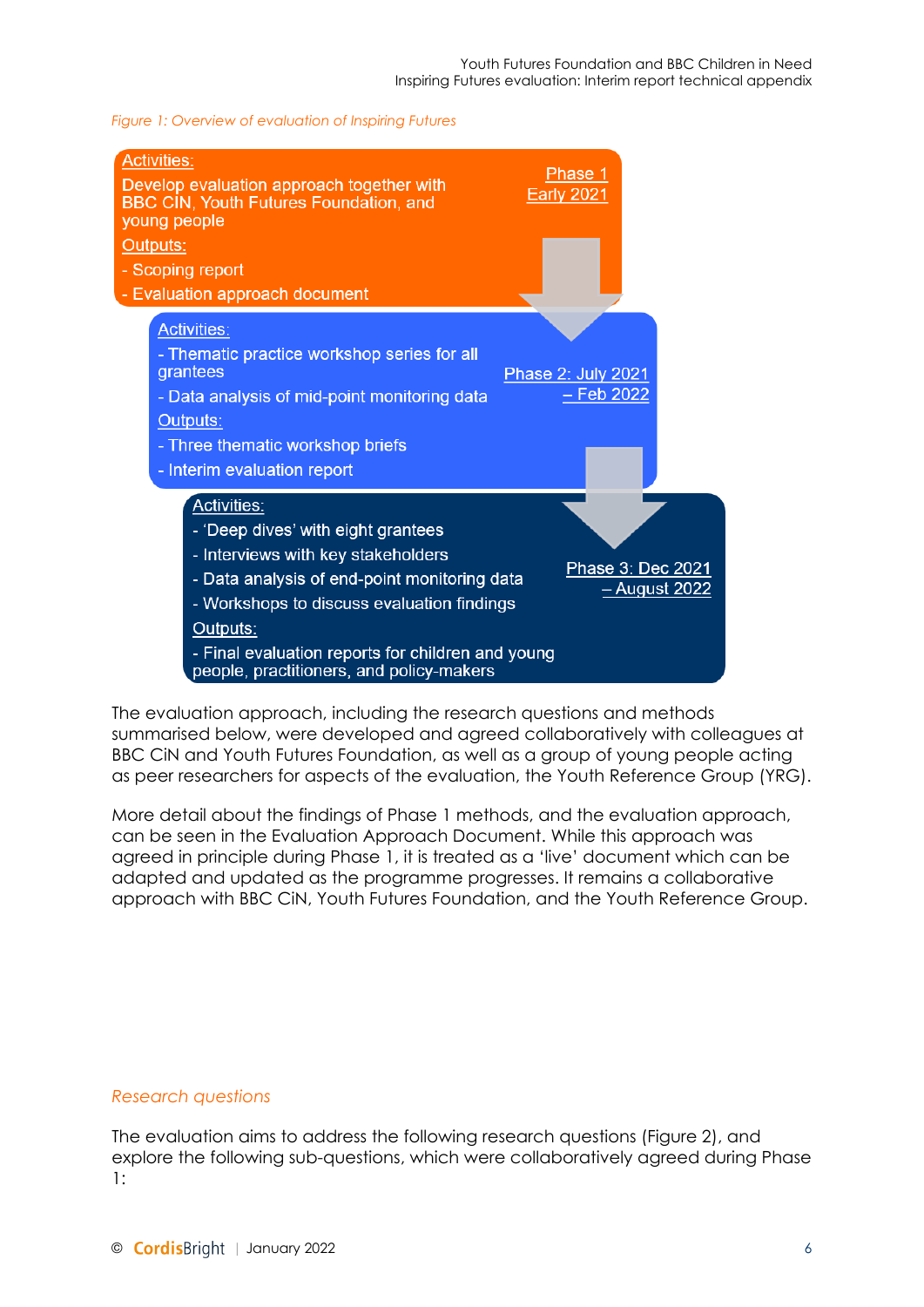#### *Figure 2: Evaluation research questions*

<span id="page-6-0"></span>

| No.            | <b>Evaluation question</b>                                                                                                                                                                                     |  |  |  |  |  |
|----------------|----------------------------------------------------------------------------------------------------------------------------------------------------------------------------------------------------------------|--|--|--|--|--|
|                |                                                                                                                                                                                                                |  |  |  |  |  |
|                | <b>Implementation</b>                                                                                                                                                                                          |  |  |  |  |  |
|                | What is the profile of grantees?                                                                                                                                                                               |  |  |  |  |  |
| la             | What types of organisation have been funded?                                                                                                                                                                   |  |  |  |  |  |
| 1b             | How representative were the grantees of the wider population?                                                                                                                                                  |  |  |  |  |  |
| 1c             | What are the approaches of the interventions that have been funded? (Where possible we will take a logic model informed<br>approach to describing these, i.e. inputs, activities, outputs, outcomes, impacts.) |  |  |  |  |  |
| 2              | What have grantees delivered?                                                                                                                                                                                  |  |  |  |  |  |
| 2 <sub>a</sub> | What role did the voices and participation of young people play in what the grantee organisations delivered?                                                                                                   |  |  |  |  |  |
| 2 <sub>b</sub> | Have grantees had to adapt their approaches during the COVID-19 pandemic? If so, how?                                                                                                                          |  |  |  |  |  |
| 2c             | Have grantees been able to support the same number of children and young people as envisaged? Why/why not?                                                                                                     |  |  |  |  |  |
| 2d             | Have grantees been able to reach 'hidden' children and young people?                                                                                                                                           |  |  |  |  |  |
| 2e             | Have grantees been able to offer more support due to their grant?                                                                                                                                              |  |  |  |  |  |
|                | <b>Impact of COVID-19</b>                                                                                                                                                                                      |  |  |  |  |  |
|                | <b>Children and young people</b>                                                                                                                                                                               |  |  |  |  |  |
| $\mathfrak{Z}$ | How have children and young people been affected by COVID-19 concerning their pathways to employment?                                                                                                          |  |  |  |  |  |
| 3 <sub>a</sub> | How has the context of COVID-19 changed children and young people's daily lives concerning pathways to employment?                                                                                             |  |  |  |  |  |
| 3 <sub>b</sub> | What new opportunities or challenges do they face concerning pathways to employment?                                                                                                                           |  |  |  |  |  |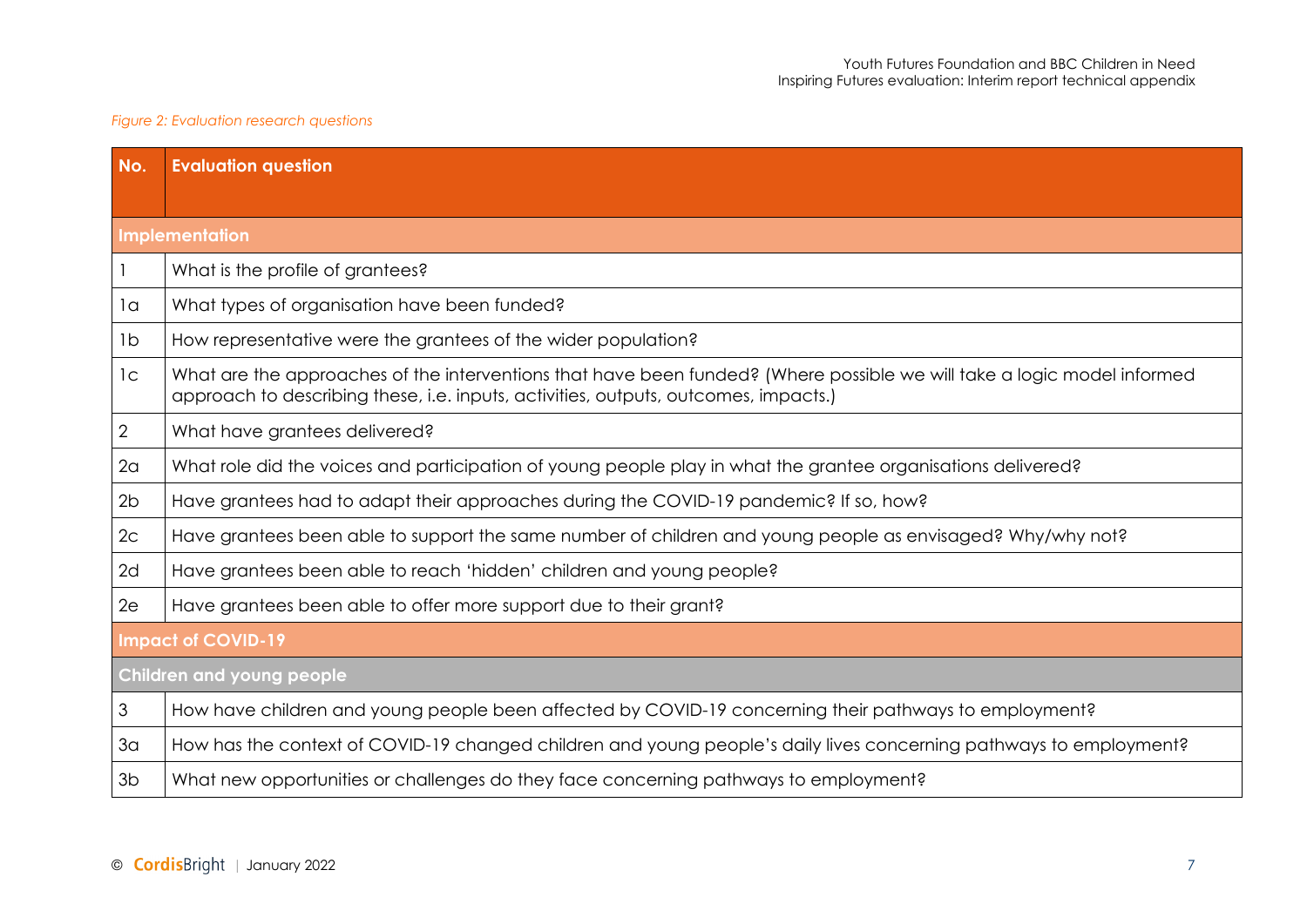| No.             | <b>Evaluation question</b>                                                                                                                                                                                                                               |  |  |  |  |
|-----------------|----------------------------------------------------------------------------------------------------------------------------------------------------------------------------------------------------------------------------------------------------------|--|--|--|--|
|                 |                                                                                                                                                                                                                                                          |  |  |  |  |
| 3 <sub>c</sub>  | How has the context of COVID-19 affected children and young people's wellbeing, education, and/or employment prospects?                                                                                                                                  |  |  |  |  |
| 3d              | How has need and demand for support been affected?                                                                                                                                                                                                       |  |  |  |  |
| 3e              | Has the COVID-19 pandemic affected children and young people's motivation to access support? If so, how? Has it increased<br>or decreased their motivation?                                                                                              |  |  |  |  |
| 3f              | Have changes in the wider policy context had an impact on the experience of children and young people concerning their<br>pathways to employment, such as policies/programmes e.g. youth hubs, Kickstart?                                                |  |  |  |  |
| <b>Grantees</b> |                                                                                                                                                                                                                                                          |  |  |  |  |
| 4               | How have grantees been affected by the pandemic?                                                                                                                                                                                                         |  |  |  |  |
| 4 <sub>Q</sub>  | How has the Covid-19 pandemic and related effects impacted the services that grantees are able to deliver? Has grantees'<br>capacity to deliver been restricted in any way?                                                                              |  |  |  |  |
| 4 <sub>b</sub>  | How have covid-19-related impacts on delivery affected young people's experiences of support?                                                                                                                                                            |  |  |  |  |
| 4 <sub>C</sub>  | Has the COVID-19 pandemic impacted on the characteristics of young people they are able to support, for example in terms of<br>age, ethnicity, disability and health conditions, and economic disparities of the children and young people they support? |  |  |  |  |
| 4d              | How have grantees responded to challenges and opportunities presented by the COVID-19 pandemic?                                                                                                                                                          |  |  |  |  |
|                 | <b>Outcomes and impacts</b>                                                                                                                                                                                                                              |  |  |  |  |
|                 | For children and young people                                                                                                                                                                                                                            |  |  |  |  |
| 5               | What difference has been made for children and young people?                                                                                                                                                                                             |  |  |  |  |
| 5 <sub>a</sub>  | What has children and young people's experience of the programme been?                                                                                                                                                                                   |  |  |  |  |
| 5 <sub>b</sub>  | Did children and young people receive the support that they wanted and needed?                                                                                                                                                                           |  |  |  |  |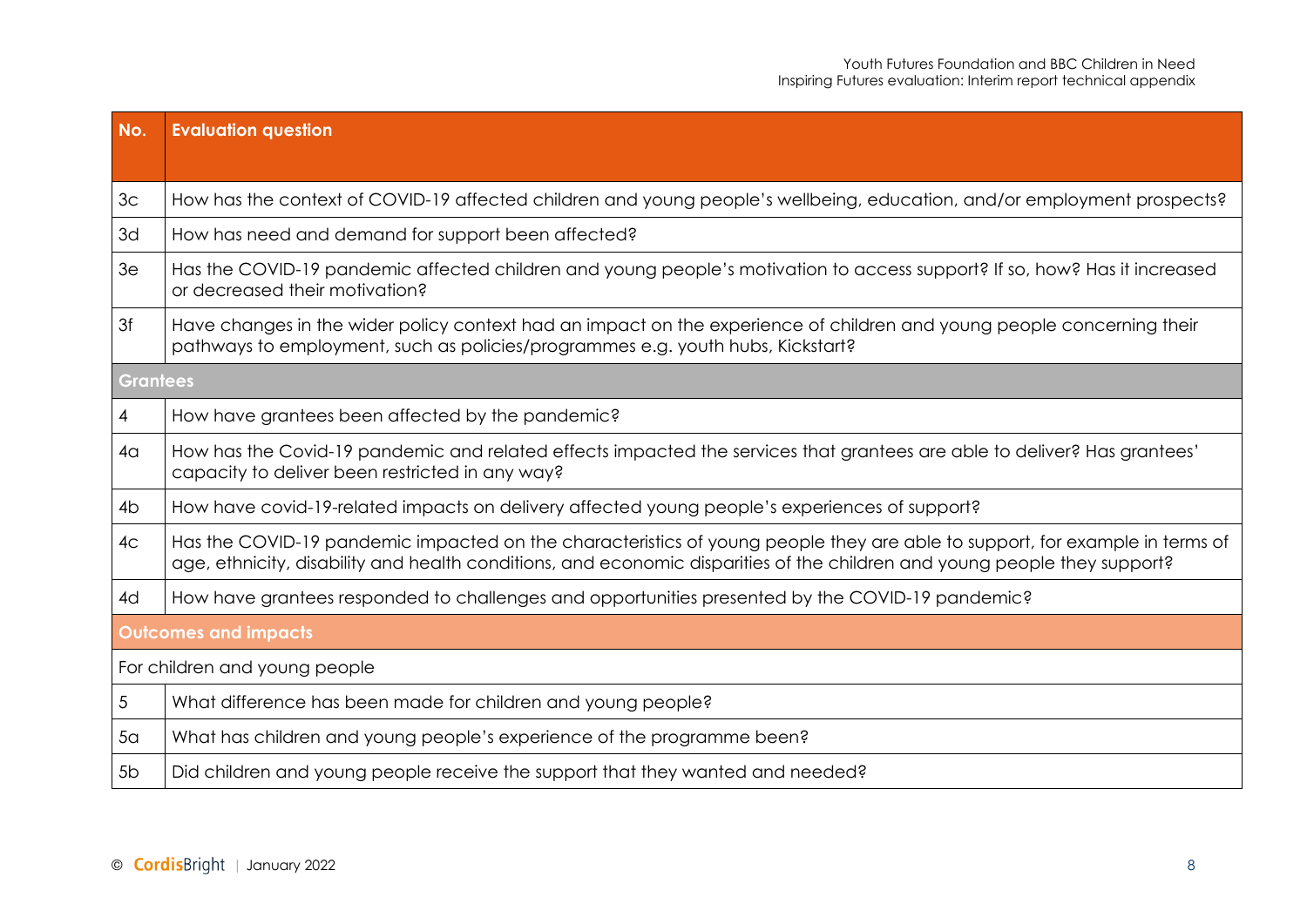| No.             | <b>Evaluation question</b>                                                                                                                                                           |  |  |  |  |
|-----------------|--------------------------------------------------------------------------------------------------------------------------------------------------------------------------------------|--|--|--|--|
|                 |                                                                                                                                                                                      |  |  |  |  |
| 5 <sub>c</sub>  | How do outcomes vary by age, ethnicity, disability and health conditions, and regional economic disparities?                                                                         |  |  |  |  |
|                 | For grantees                                                                                                                                                                         |  |  |  |  |
| 6               | What difference has the emergency funding of the programme made for grantees?                                                                                                        |  |  |  |  |
| 6a              | Have grantees been able to increase their resilience? If so, how? (e.g. working with partners, working with infrastructure bodies)?                                                  |  |  |  |  |
|                 | For wider groups                                                                                                                                                                     |  |  |  |  |
| 7               | Has the programme made any difference to families or the wider communities?                                                                                                          |  |  |  |  |
| <b>Learning</b> |                                                                                                                                                                                      |  |  |  |  |
| 8               | What works well/less well generally, i.e. wider than the pandemic, to support children and young people towards positive<br>employment pathways?                                     |  |  |  |  |
| 9               | During the pandemic, what has worked well/less well during the pandemic to support children and young people towards<br>positive employment pathways?                                |  |  |  |  |
| 9а              | If grantees have been able to reach 'hidden' children and young people, what has worked to do so?                                                                                    |  |  |  |  |
| 9b              | What innovations would be useful to sustain into and beyond recovery from the COVID-19 pandemic?                                                                                     |  |  |  |  |
| 10              | What best supports grantees in the current context to deliver effectively and mitigate the impacts of COVID-19 and the<br>economic context on children and young people's prospects? |  |  |  |  |
| 10 <sub>a</sub> | What additional policy changes might help grantees?                                                                                                                                  |  |  |  |  |
| 10 <sub>b</sub> | What additional support do grantees need, including low-cost and no-cost options?                                                                                                    |  |  |  |  |
| 11              | How does learning, and effective practice, vary by:                                                                                                                                  |  |  |  |  |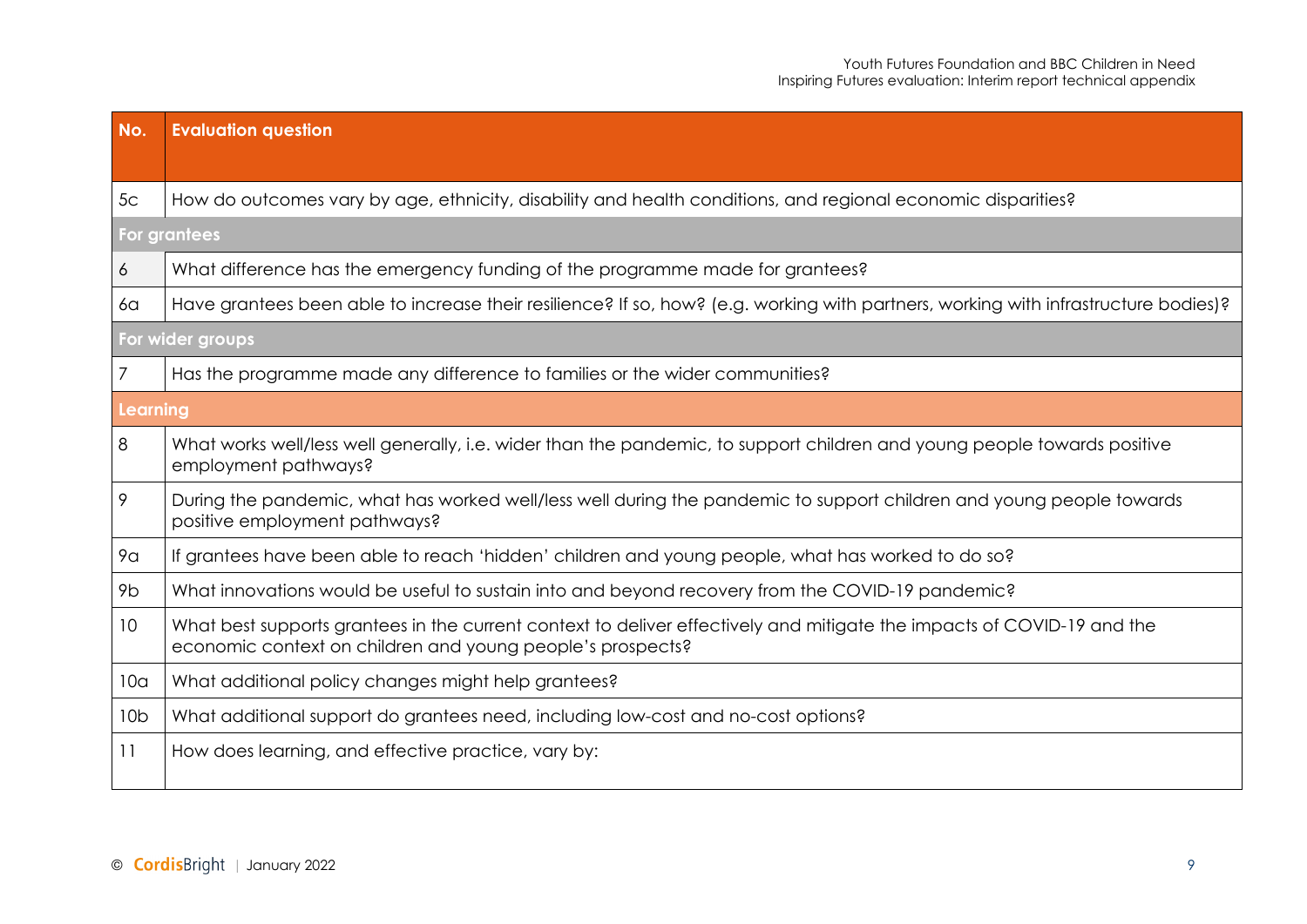| No. | <b>Evaluation question</b>                                                                                                                                                                                                                                                                                                                                           |
|-----|----------------------------------------------------------------------------------------------------------------------------------------------------------------------------------------------------------------------------------------------------------------------------------------------------------------------------------------------------------------------|
|     | Age group? For example, what approaches are effective in supporting children aged 10 to 18 to develop the skills, networks<br>and opportunities needed to improve their prospects; and for those aged 19 to 24, to move into meaningful employment?<br>Ethnicity?<br>$\bullet$<br>Disability or physical or mental health condition?<br>Regional economic disparity? |
| 12  | What other lessons, if any, should similar future programmes consider?                                                                                                                                                                                                                                                                                               |
| 12a | What role, if any, does delivering support virtually play?                                                                                                                                                                                                                                                                                                           |
| 12b | What role, if any, do the grant term and grant size play on grantees' experience of implementation and any<br>outcomes/impacts?                                                                                                                                                                                                                                      |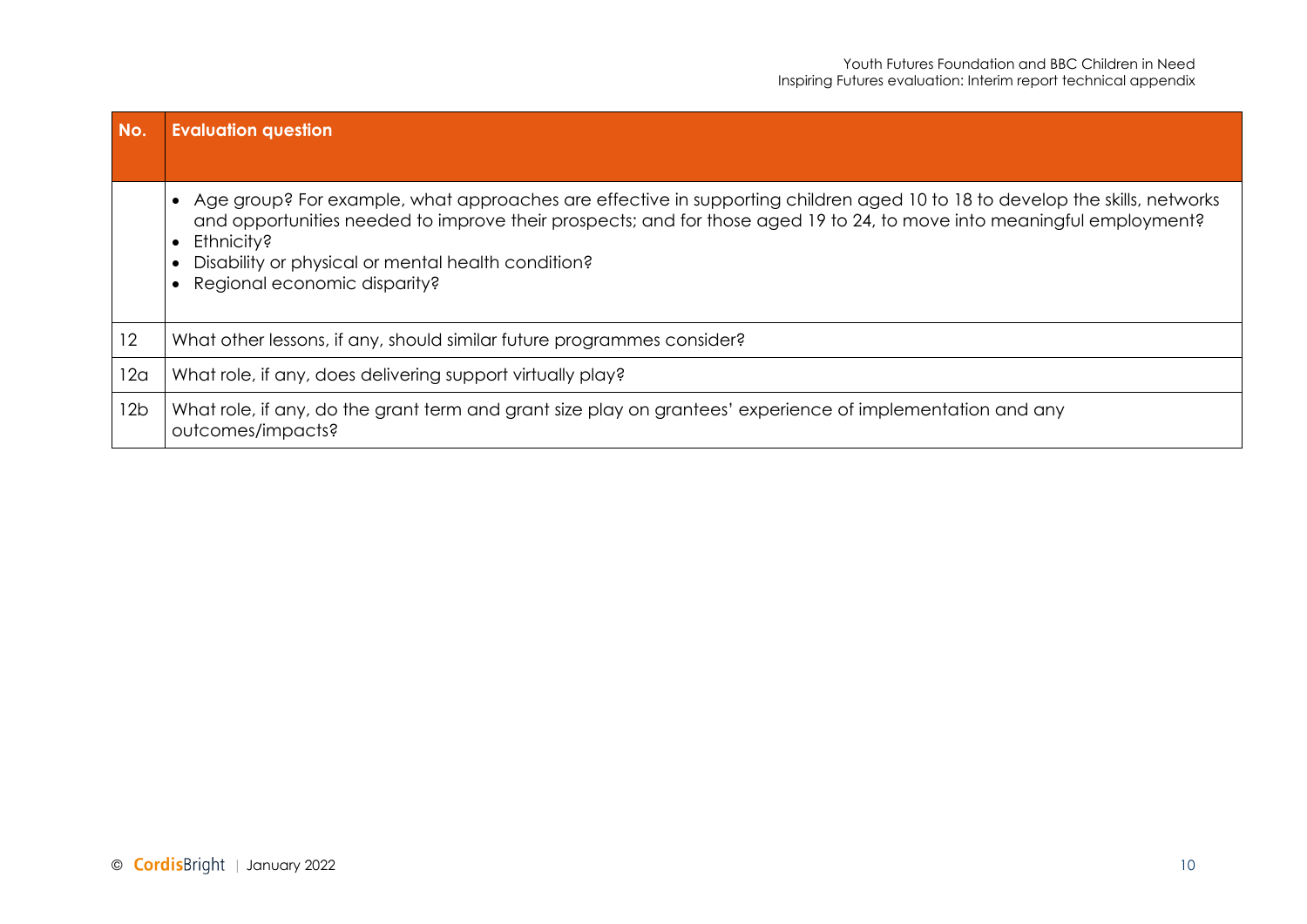#### *Research methods*

To address these research questions, the following set of methods were collaboratively agreed during Phase 1:

#### <span id="page-10-0"></span>*Figure 3: Overview of evaluation methods*

| <b>Evaluation</b><br><b>Phase</b> | <b>Methods</b>                                                                                                                                                                                                                                                                                                                                                                                                                                                                  | <b>Progress</b><br>status                                           |  |
|-----------------------------------|---------------------------------------------------------------------------------------------------------------------------------------------------------------------------------------------------------------------------------------------------------------------------------------------------------------------------------------------------------------------------------------------------------------------------------------------------------------------------------|---------------------------------------------------------------------|--|
| Phase 1                           | Review of programme documentation.<br>In-depth interviews with key programme<br>stakeholders.<br>Workshop with Youth Reference Group to<br>co-develop evaluation approach.                                                                                                                                                                                                                                                                                                      | <b>Complete</b>                                                     |  |
| Phase 2                           | Analysis of application data.<br>Thematic practice workshops with grantees.<br>$\bullet$<br>High-level analysis of mid-point performance<br>data.<br>Workshop with YRG to develop peer<br>research approach and to feed views and<br>insights into the evaluation.                                                                                                                                                                                                              | <b>Complete</b>                                                     |  |
| Phase 3                           | Analysis of performance data.<br>$\bullet$<br>Deep-dive research with grantees, including<br>consultation with grantees and children and<br>young people.<br>In-depth interviews with key programme<br>stakeholders and grantees.<br>Final workshop with Youth Reference Group<br>$\bullet$<br>to sense-check evaluation findings.<br>Final practice workshop with grantees to<br>$\bullet$<br>present findings and receive additional<br>feedback and improvement suggestions. | To be<br>carried<br>out<br>between<br>February<br>$-$ July<br>2022. |  |

#### **1.2 About this report**

This technical appendix to the interim report sits behind the interim summary findings report, and provides:

- A detailed overview of **the methodology** behind the findings presented in the interim report.
- The **full data analysis of mid-point reporting data**, key elements of which are highlighted in the interim report.

#### 1.2.1 Structure of report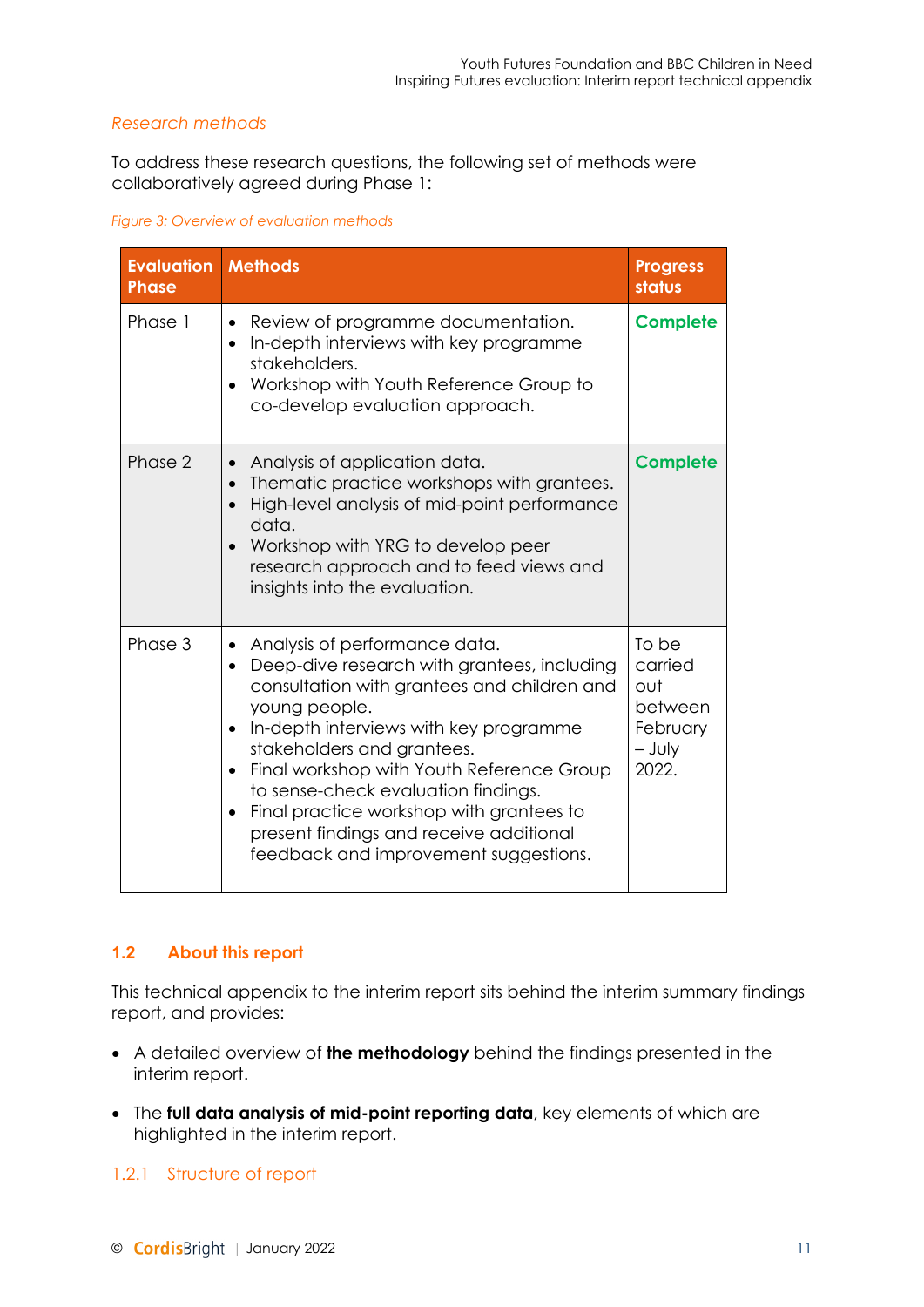The remainder of this report is structured as follows:

- **Chapter 2: Methodology**
- **Chapter 3: Thematic practice briefings**
- **Chapter 4: Data analysis of mid-point reporting data**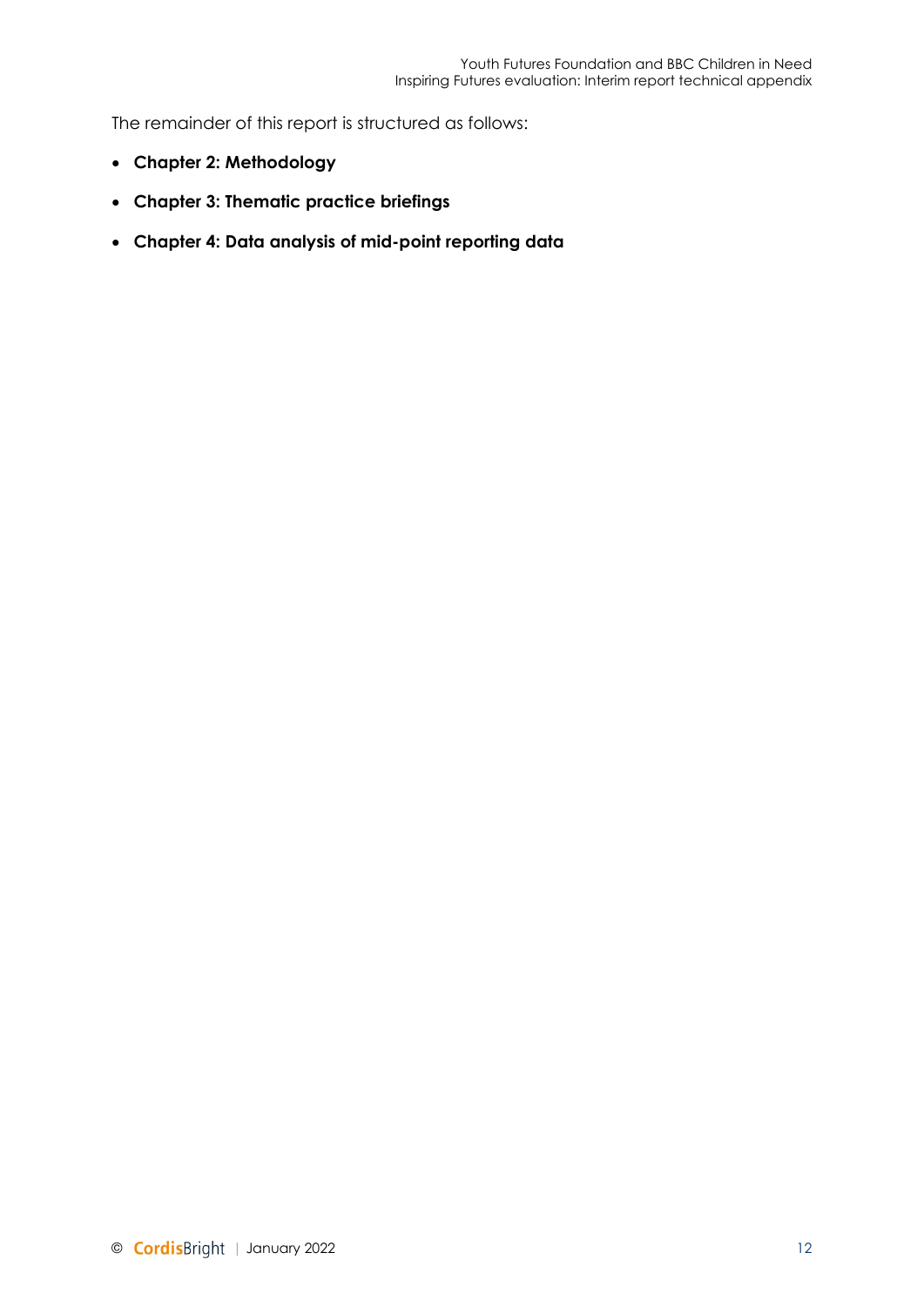# **2 Methodology**

#### **2.1 Overview**

The interim evaluation report is based on data gathered through the following methods carried out in Phase 2 of the evaluation:

- Analysis of application data.
- Thematic practice workshops with grantees.
- High-level analysis of mid-point performance data.

This chapter provides an overview of these methods.

#### **2.2 Interim data analysis**

#### 2.2.1 Overview

Interim data analysis was carried out by Cordis Bright on the following data collected via standardised forms designed by BBC CiN and YFF:

- Application form data for each of the 85 Inspiring Futures grantees in England
- Mid-point monitoring and performance data for 69 of the Inspiring Futures grantees in England. This data was collected from each grantee at the mid-point of their respective grant period, which varies between 12 and 18 months per grantee.

Both sets of data contain qualitative and quantitative data, with key qualitative data fields coded by BBC CiN before sharing with the evaluation team in line with BBC CiN's approach. The data was 'cleaned' to remove any personal identifiable data before being shared with the evaluation team.

#### 2.2.2 Approach to analysis

The approach to carrying out interim analysis was developed collaboratively with colleagues at Youth Futures Foundation, based on ongoing discussions and the Evaluation Approach document agreed during Phase 1 of the evaluation.

#### *Rationale and aims*

The rationale and aims of the approach to analysis were:

- To address the relevant research questions which were collaboratively agreed during Phase 1 of the evaluation with key stakeholders and the Youth Reference Group.
- To result in succinct, high-level interim analysis which indicates: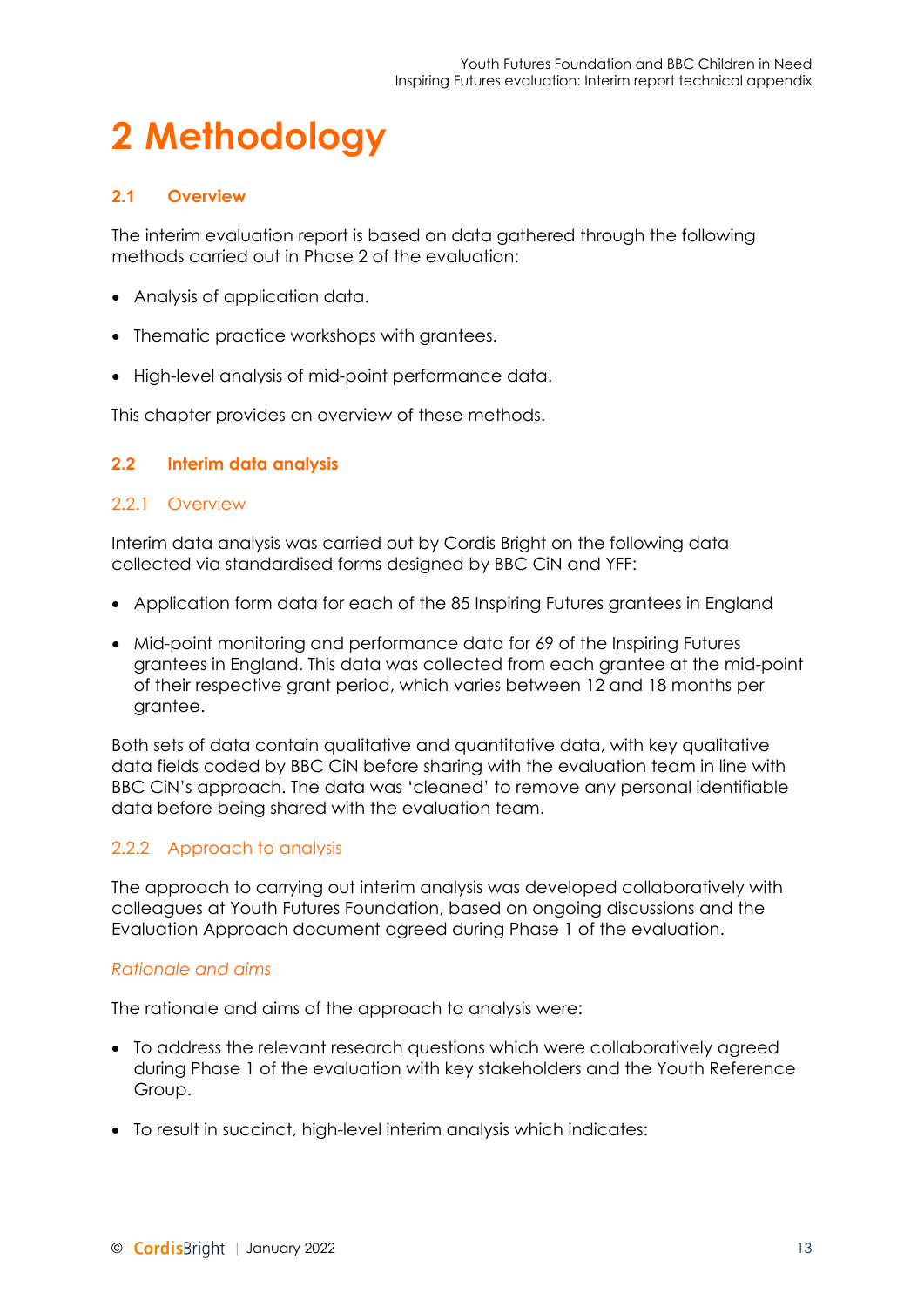- o The range of work that has been delivered by Inspiring Futures grantees by the mid-point of the programme.
- o The profile of Inspiring Futures grantees and projects.
- To identify possible further avenues for analysis to explore during the final analysis to be carried out in Phase 3 of the evaluation.

#### *Approach to analysis*

To meet these aims, the interim data analysis presented here contains quantitative analysis only. It contains descriptive statistics (e.g., sums, averages, etc.) and crosstabulations between different variables in some places. Further analysis of final reporting form data will be carried out to inform the final evaluation report, which may include qualitative analysis.

A full list of the analysis carried out, and the research questions addressed by this interim data analysis, can be seen below in Section [4.1.2.](#page-17-0)

When carrying out this analysis, the following approach was used which should be considered when reading this technical appendix and the interim summary findings report:

- **Treatment of missing data.** The 16 grantees for which mid-point reporting data was not shared with the evaluation have been excluded from the analysis in places where their data was missing. As such, base numbers vary throughout the analysis and can be seen in figure headings throughout this document. They are still included in the analysis based on application form data, which was available for all 85 Inspiring Futures grantees in England.
- **Treatment of rounded figures.** Quantitative mid-point reporting data about children and young people was rounded to the nearest five during cleaning of the data before it was shared with the evaluation team. When reading the analysis, readers should bear in mind that as a result, figures relating to children and young people in terms of implementation to date and difference made by Inspiring Futures, are not completely precise. Where figures were listed as '<5', they have been reassigned a value of 2 for the purposes of the analysis.
- **Rounding of percentages.** Throughout the analysis, percentages have been rounded to zero decimal places, so may not always total to 100%.

#### **2.3 Thematic practice workshops**

#### 2.3.1 Overview

During Phase 2 of the evaluation, three virtual thematic practice workshops were carried out between July and October 2021, open to all grantees who wish to attend.

The approach to these workshops, including topics, plans, supporting materials, communications with grantees, and outputs, were designed by Cordis Bright and agreed collaboratively with colleagues at BBC CiN and Youth Futures Foundation.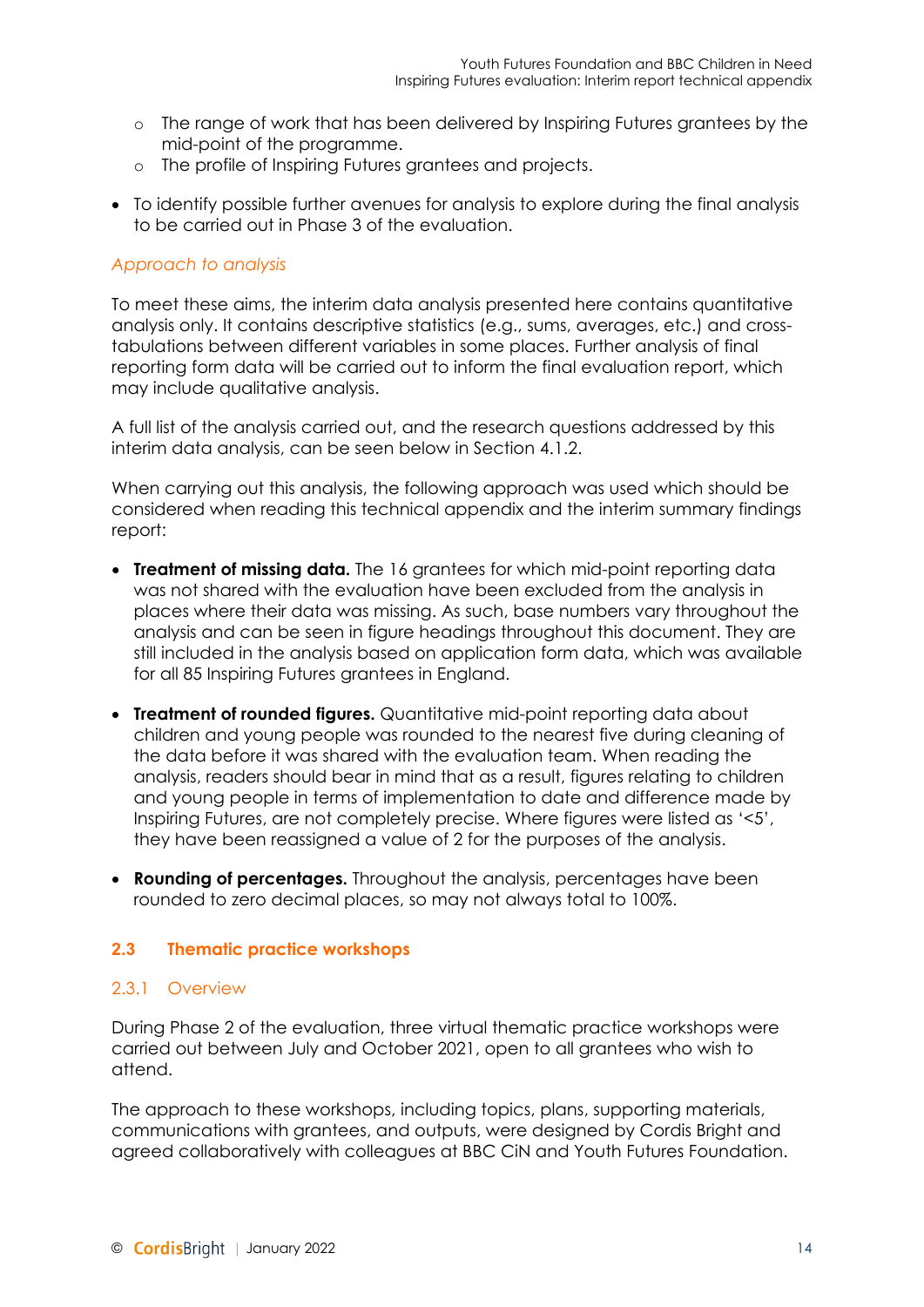The aims of the workshops were to gather:

- Initial data about the programme and grantees.
- Emerging evidence on the key research themes to inform standalone briefs.
- Data to inform the interim report.
- The opportunity to sense-test areas of enquiry and approaches for Phase 3 of the research.
- The opportunity for grantees to keep abreast of the evaluation and upcoming activities and outputs, and to ask any questions about the evaluation.
- The opportunity for grantees to meet one another virtually and network, sharing learning amongst one another as well as with the evaluation.

The three workshops focussed, in turn, on each of the following themes, which were collaboratively developed and agreed with key stakeholders during Phase 1 of the evaluation:

- **Understanding and responding to need during the pandemic**: to explore how the pandemic has impacted children and young people's needs and pathways to employment, as well as grantee organisations themselves, and get a sense of how grantees have adapted to the challenges and opportunities presented by the pandemic. This workshop also involved the opportunity for grantees to feedback on the format and experience of the workshop, to inform the planning of future workshops.
- **Effective practice in supporting children and young people towards employment pathways***:* to gather learning about what works to support children and young people within the context of the pandemic, including engaging 'hidden' or isolated children and young people, and beyond the pandemic.
- **What should policy makers know about the challenges experienced by grantees and children and young people considering the pandemic**: to build a picture of the support needed by grantee organisations and children and young people in light of the context of the COVID-19 pandemic, including low-cost, no-cost, and financial solutions.

Each workshop was facilitated by members of the Cordis Bright evaluation team, who relayed information to grantees, guided the discussion, and answered questions. However, most of the time during workshops was reserved for grantees to share and discuss their opinions and experiences with one another. The workshops were primarily interactive in nature.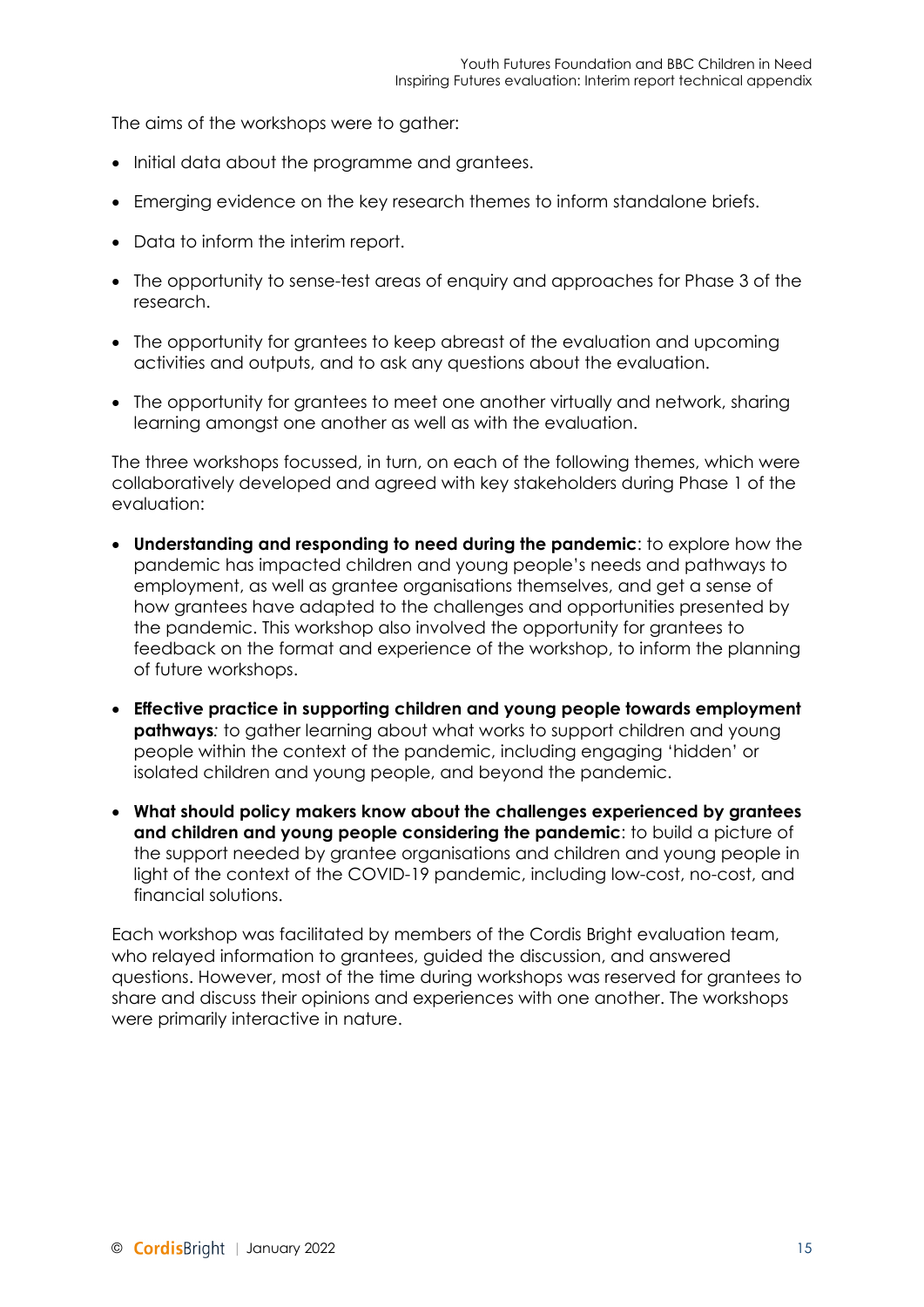#### 2.3.2 Approach to analysis

Thematic analysis of the discussions in each workshop was carried out to produce the thematic practice briefings.[2](#page-15-0) The approach to analysis was based on the following aims:

- Addressing the research questions.
- Exploring the theme of each the workshop.
- Producing actionable and practical practice insights for grantees in real time, as well as more reflective analysis addressing the research questions and each workshop's theme.

<span id="page-15-0"></span><sup>2</sup> The workshops were also recorded, with participants' consent, to act as a reference point if needed during the analysis.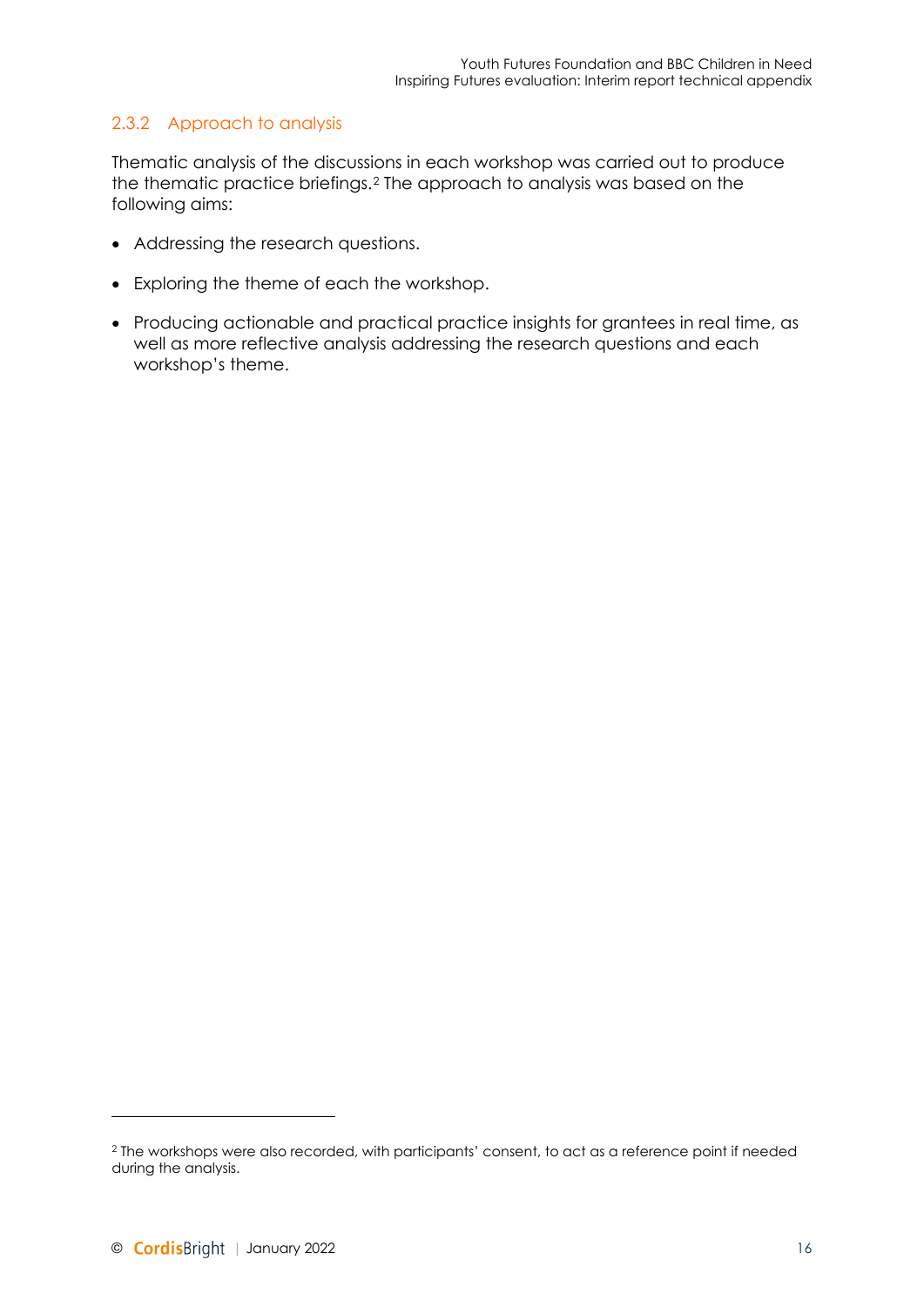### **3 Thematic practice briefings**

The thematic practice briefings from the three grantee workshops can be found here:





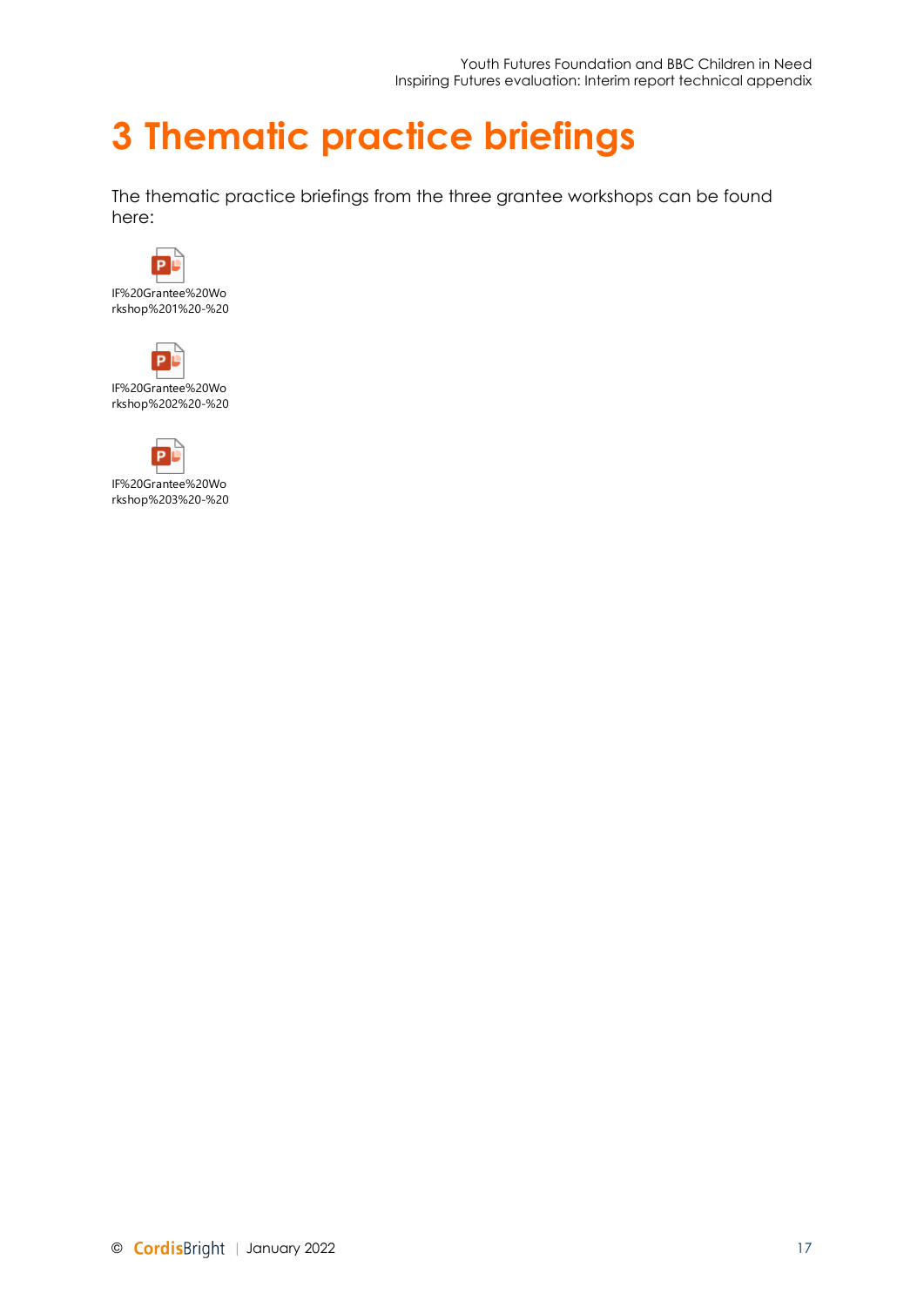# **4 Data analysis**

#### **4.1 Overview**

This chapter presents quantitative analysis of mid-point reporting data about Inspiring Futures grantees in England.

#### 4.1.1 About the mid-point reporting data

Data is collected from each grantee at the mid-point, and then again at the end, of their grant period.[3](#page-17-1) This data is collected by BBC CiN using a reporting form that is standardised across all grantees. It includes both qualitative and quantitative data, with some data fields subsequently coded by BBC CiN before sharing with the evaluation.

The interim data analysis presented here is based on mid-point reporting data for the 85 Inspiring Futures grantees in England, that was shared with the evaluation. This mid-point reporting data also includes data drawn from grantees' application forms. Application form data is qualitative and quantitative, and describes each grantees' organisation and their plans and projections for work using Inspiring Futures grant funding.

#### <span id="page-17-0"></span>4.1.2 Overview of analysis

Figure 1 below provides an overview of the data analysis presented in this chapter, and which evaluation questions are addressed by each section of the analysis.

<span id="page-17-1"></span><sup>3</sup> Please note that grant length varies by grantee between 12 and 18 months, so the mid-point at which mid-point reporting data is collected also varies by grantee accordingly.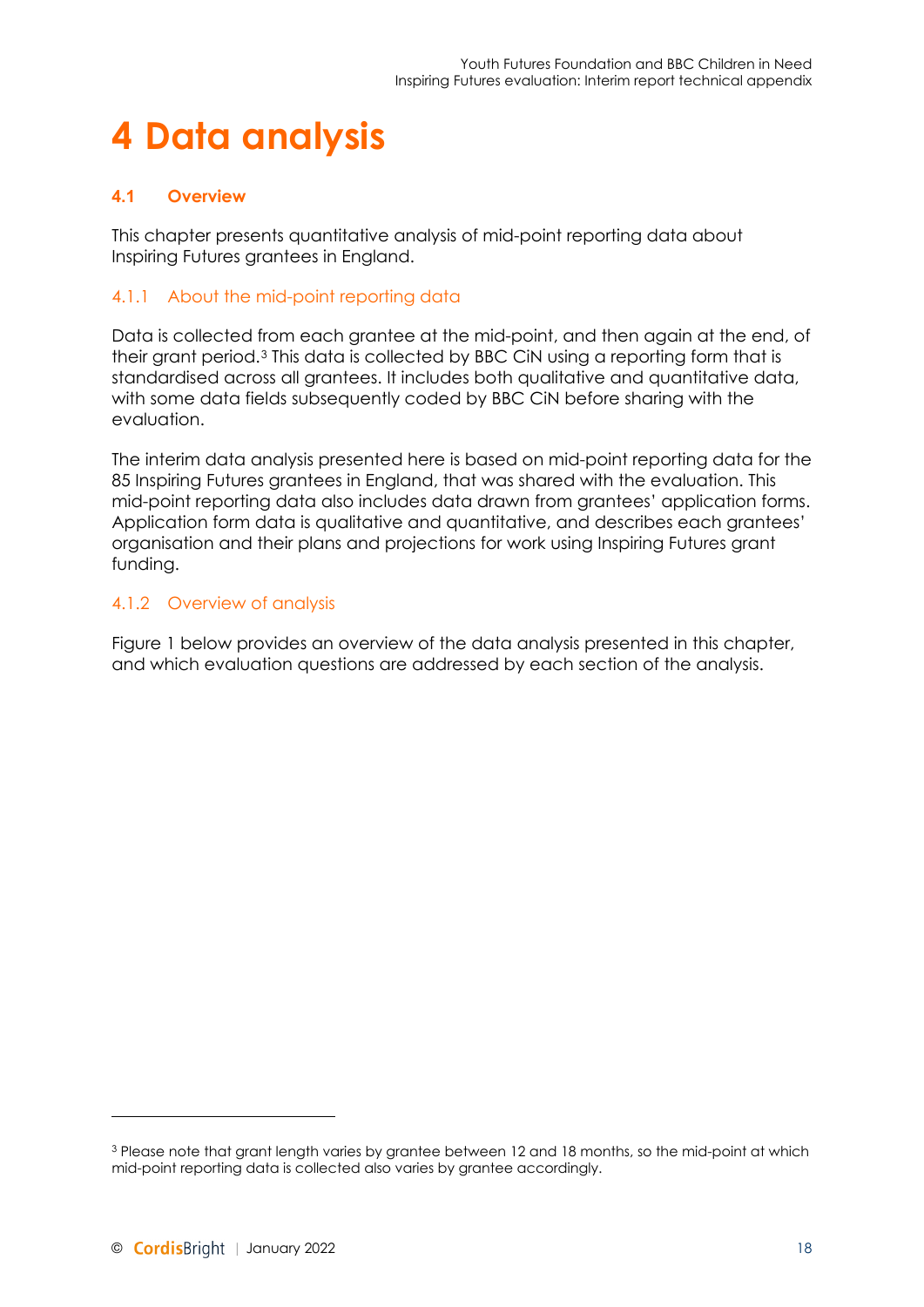#### *Figure 4: Overview of interim data analysis*

<span id="page-18-0"></span>

| <b>Quantitative analysis</b>                                                                                                                                                                                                                                                                                                                                                                                                                                                                                                                                                                                                                         |     |    | <b>Evaluation question addressed by analysis</b>                            |
|------------------------------------------------------------------------------------------------------------------------------------------------------------------------------------------------------------------------------------------------------------------------------------------------------------------------------------------------------------------------------------------------------------------------------------------------------------------------------------------------------------------------------------------------------------------------------------------------------------------------------------------------------|-----|----|-----------------------------------------------------------------------------|
| • Where grantees are delivering their Inspiring Futures-funded                                                                                                                                                                                                                                                                                                                                                                                                                                                                                                                                                                                       | 4.2 |    | What is the profile of grantees?                                            |
| projects, broken down by region.<br>$\bullet$ The types of projects that are being delivered by Inspiring                                                                                                                                                                                                                                                                                                                                                                                                                                                                                                                                            | 4.2 | 1a | What types of organisations have been funded?                               |
| Futures grantees.<br>The differences that grantees aimed to make.<br>The ambitions of grantees.<br>A breakdown of how many grantees expected that the<br>majority of the children and young people they would<br>reach, would be from an ethnic minority background.<br>The disadvantages amongst the children and young<br>people that grantees aimed to support.<br>The total number of children and young people that<br>grantees aimed to support.<br>The number of children and young people that grantees<br>$\bullet$<br>aimed to support from the following age groups:<br>$O - 4$ .<br>$5-9.$<br>$10 - 15.$<br>$16-18.$<br>$19+$<br>$\circ$ | 4.2 |    | 1c   What are the approaches of the interventions that have<br>been funded? |
| A breakdown of how many grantees have a majority of<br>$\bullet$<br>their board and senior management from an ethnic                                                                                                                                                                                                                                                                                                                                                                                                                                                                                                                                 | 4.2 |    | 1b   How representative were the grantees of the wider<br>population?       |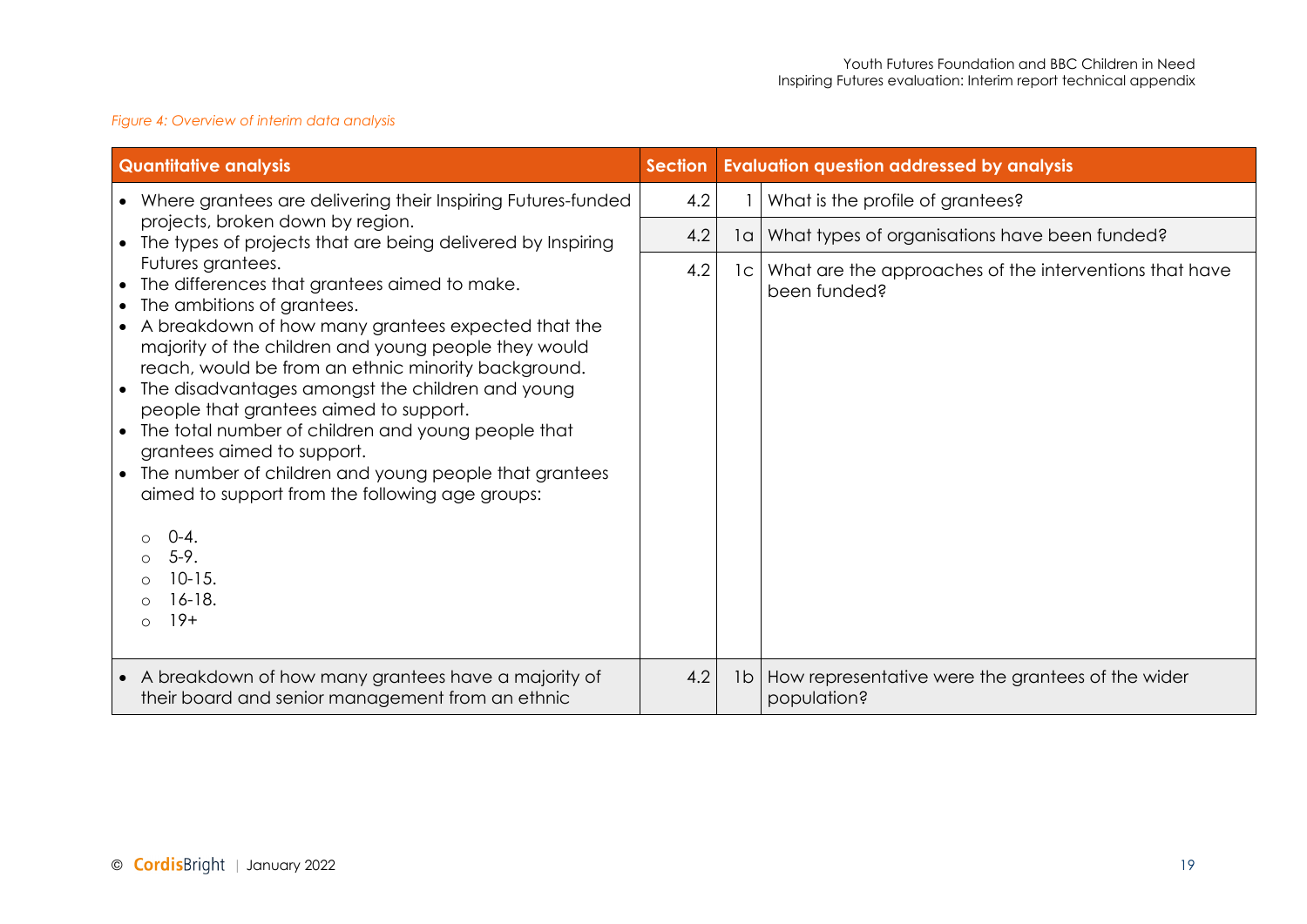<span id="page-19-0"></span>

| <b>Quantitative analysis</b>                                                                                                                                                                                                                                                                                                                                                                     |     | <b>Evaluation question addressed by analysis</b><br><b>Section</b> |                                                                                                                    |
|--------------------------------------------------------------------------------------------------------------------------------------------------------------------------------------------------------------------------------------------------------------------------------------------------------------------------------------------------------------------------------------------------|-----|--------------------------------------------------------------------|--------------------------------------------------------------------------------------------------------------------|
| minority background <sup>4</sup> A comparison with the wider<br>population.                                                                                                                                                                                                                                                                                                                      |     |                                                                    |                                                                                                                    |
| • The total number of children and young people grantees<br>have been supported.<br>The number of disadvantaged children and young people<br>that grantees have supported so far.<br>The number of children and young people that grantees<br>$\bullet$<br>have supported so far, from the following age groups:<br>$0 - 4.$<br>$05-9$ .<br>$0$ 10-15.<br>$0$ 16-18.<br>$0.19 +$ .               | 4.3 | 2                                                                  | What have grantees delivered?                                                                                      |
| Whether the number of children and young people<br>$\bullet$<br>reached by grantees was more, fewer, or the same as they<br>expected.<br>The primary project type being delivered by grantees who<br>reached fewer children and young people than they<br>expected.<br>The primary project type being delivered by grantees who<br>reached more children and young people than they<br>expected. | 4.3 |                                                                    | 2c   Have grantees been able to support the same number of<br>children and young people as envisaged? Why/why not? |

<sup>4</sup> The mid-point reporting data does not include a breakdown of how many children and young people supported by grantees are from Black, Asian, or Minority Ethnic backgrounds. As such, the analysis does not address the representativeness of the children and young people supported by Inspiring Futures grantees.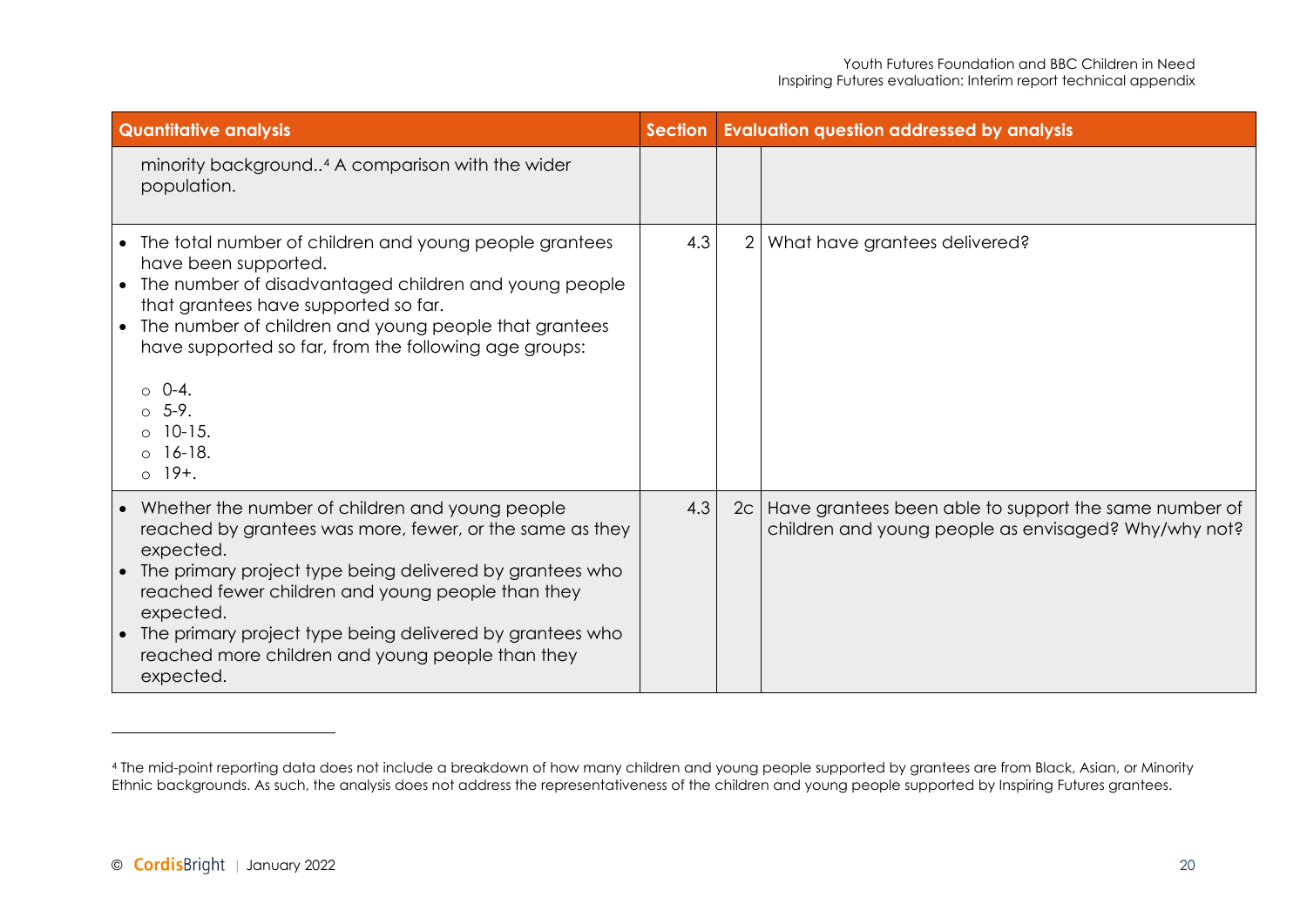| <b>Quantitative analysis</b> |                                                                                                                                                                                                                                                                                                    |     | Section Evaluation question addressed by analysis |                                                                                                                                                                                                                                                                       |  |
|------------------------------|----------------------------------------------------------------------------------------------------------------------------------------------------------------------------------------------------------------------------------------------------------------------------------------------------|-----|---------------------------------------------------|-----------------------------------------------------------------------------------------------------------------------------------------------------------------------------------------------------------------------------------------------------------------------|--|
|                              | The number of grantees for whom the primary age range<br>supported so far is not the primary age range the grantee<br>expected to support. Of those grantees, the number who<br>supported an older age range and the number who<br>supported a younger age range than they expected.               | 4.3 | 4c <sub>1</sub>                                   | Has the COVID-19 pandemic impacted on the<br>characteristics of young people grantees are able to<br>support, for example in terms of age, ethnicity, disability<br>and health conditions, and economic disparities of the<br>children and young people they support? |  |
| $\bullet$                    | The number of children and young people supported to<br>date, who saw significant progress towards each<br>difference category and each difference.<br>The number of children and young people supported to<br>date, who started progress towards each difference<br>category and each difference. | 4.4 | 5                                                 | What difference has been made for children and young<br>people?                                                                                                                                                                                                       |  |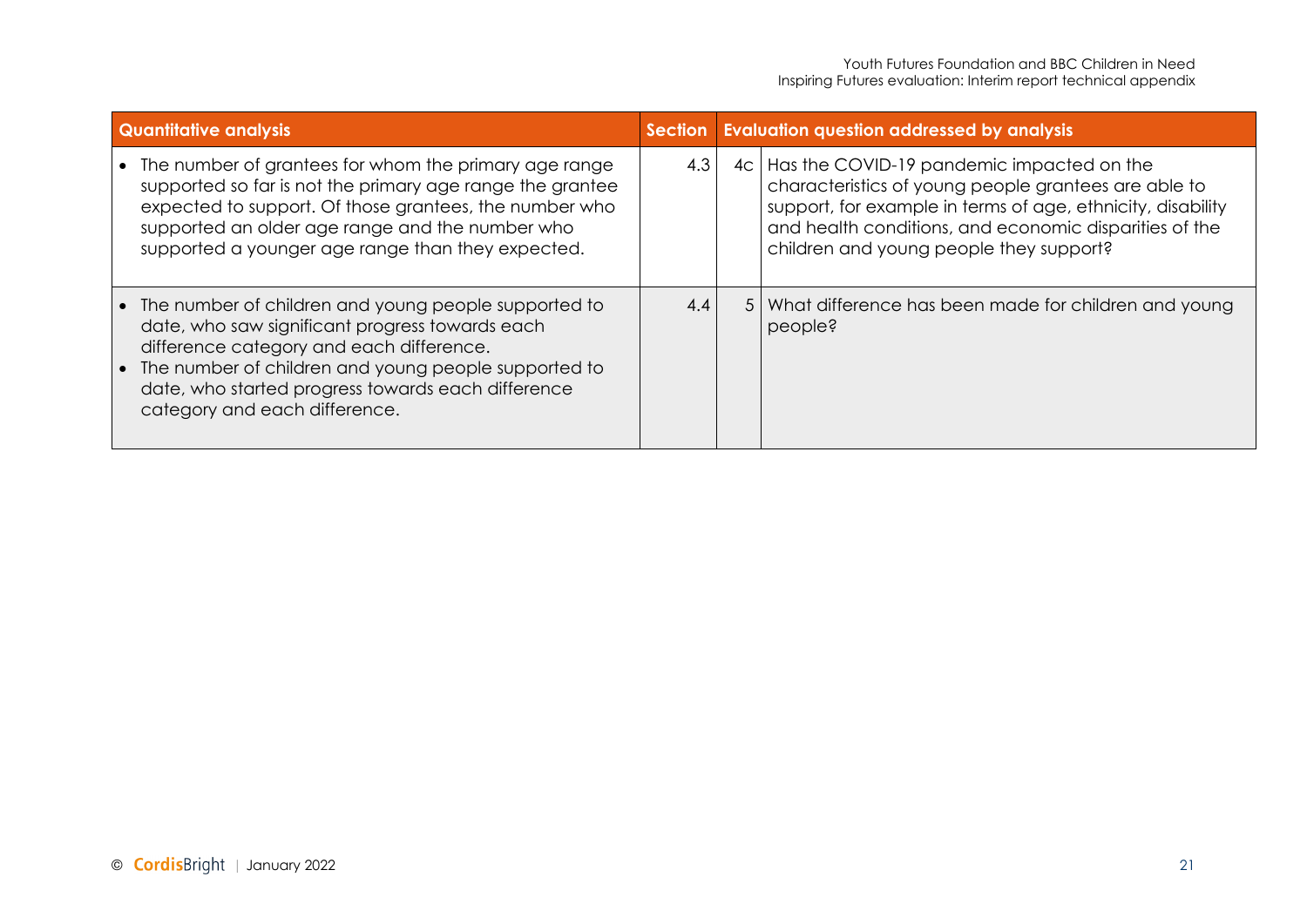#### <span id="page-21-1"></span>**4.2 Profile of grantees**

#### 4.2.1 Regional breakdown

[Figure 5](#page-21-0) presents a breakdown of the regions in which Inspiring Futures' grantees deliver their projects.[5](#page-21-2) The majority of grantees are delivering Inspiring Futures-funded projects in the North of England, London, or Central England.

<span id="page-21-0"></span>*Figure 5: A breakdown of Inspiring Futures grantees' primary delivery location by region, based on application form data (n=85).*

| <b>Region</b>  | <b>No. grantees</b> | $\mathcal{Z}_{\text{o}}$ |
|----------------|---------------------|--------------------------|
| Central        | 19                  | 22%                      |
| Greater London | 22                  | 26%                      |
| North          | 23                  | 27%                      |
| South East     | 14                  | 16%                      |
| South West     | 7                   | 8%                       |
| <b>Total</b>   | 85                  | 100%                     |

#### 4.2.2 Board and senior leadership ethnicity

[Figure 6](#page-22-0) shows that of the 61 grantees who responded, a minority reported that their boards and senior leadership were mostly from an ethnic minority background.

London: Greater London.

<span id="page-21-2"></span><sup>5</sup> The following regional categorisation is used by BBC CiN:

South East: Kent, Essex, Hertfordshire, Surrey, Buckinghamshire, Berkshire, Oxfordshire, Hampshire & Isle Of Wight, West and East Sussex.

Central: Norfolk, Suffolk, Lincolnshire, Cambridgeshire, Nottinghamshire, Rutland, Leicestershire, Northamptonshire, Bedfordshire, Derbyshire, Staffordshire, Shropshire, Herefordshire, Warwickshire, Worcestershire, West Midlands (Birmingham, Black Country, Solihull and Coventry).

North: Cheshire, Merseyside, Greater Manchester, Lancashire, Cumbria, Isle of Man, South Yorkshire, West Yorkshire, North Yorkshire, East Yorkshire, North Lincs, North East Lincs, Durham, Tees Valley, Tyne & Wear, Northumberland.

South West: Gloucestershire, Bristol, Wiltshire, Somerset, Dorset, Devon, Cornwall and The Channel Islands.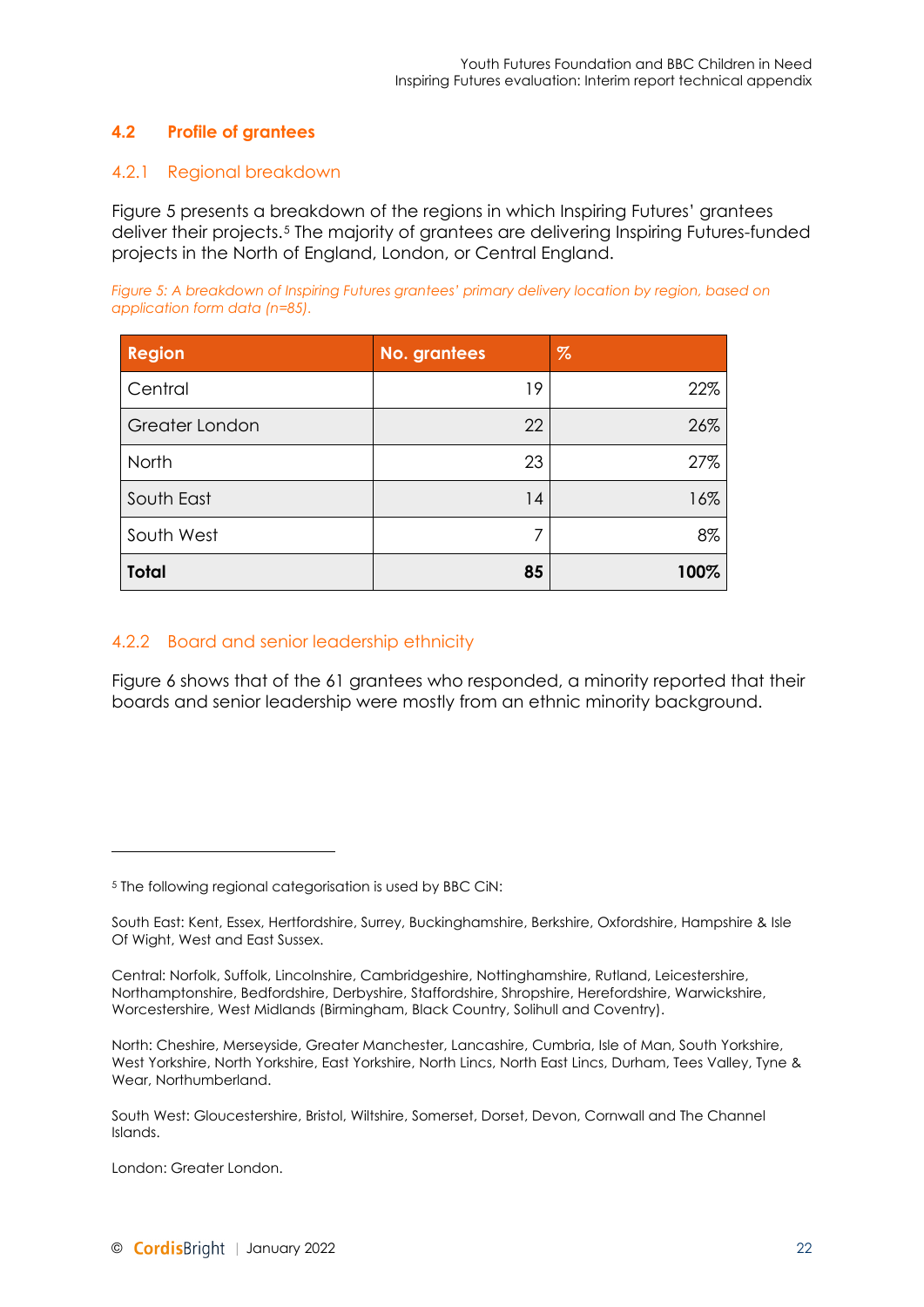<span id="page-22-0"></span>*Figure 6: The number of grantees that reported that a majority of their board and senior management team are from an ethnic minority background, based on application form data (n=61).*

| Whether grantees reported that a majority of their board<br>and senior management are from an ethnic minority<br>background | No.<br>grantees | $\%$ |
|-----------------------------------------------------------------------------------------------------------------------------|-----------------|------|
| Yes                                                                                                                         | 17              | 28%  |
| <b>No</b>                                                                                                                   | 44              | 72%  |
| <b>Total</b>                                                                                                                | 61              | 100% |

Based on comparative data that we could find the profile of Inspiring Futures grantees appears compares well with the wider sector. While comparable figures are not available for the wider sector of voluntary and community organisations in England only who provide support to children and young people with employment pathways, the following statistics provide useful context to this data.[6](#page-22-1) According to analysis carried out by Inclusive Boards in 2018 on the top-earning 500 charities<sup>[7](#page-22-2)</sup>:

- 8.2% of trustees are from a an ethnic minority background.
- 62% of the UK's largest charities have all-white boards.
- 79% of senior leadership teams lack any professionals from an ethnic minority background.

#### 4.2.3 Project type

[Figure 7](#page-23-0) below shows that around two-thirds (65%) of grantees are delivering projects related to training and employment opportunities. Within this, the most common project types were life skills and training; the next most common project type is oneto-one work, delivered as a type of befriending/mentoring.

The profile of the grantees for which mid-point data about activities implemented and differences made for young people was available<sup>8</sup>, is similar to that of the grantees as a whole (as shown in [Figure 7\)](#page-23-0).

Source: [https://www.inclusiveboards.co.uk/wp-content/uploads/2019/10/Charities-Inclusive-](https://www.inclusiveboards.co.uk/wp-content/uploads/2019/10/Charities-Inclusive-Governance.pdf)[Governance.pdfL](https://www.inclusiveboards.co.uk/wp-content/uploads/2019/10/Charities-Inclusive-Governance.pdf)ast accessed 25/01/2022

<span id="page-22-1"></span><sup>6</sup> Please note, these figures have not been interpedently verified by the evaluation.

<span id="page-22-2"></span><sup>7</sup> This is of the charities who submitted an annual return of over £1 million income in the calendar year of 2017. Data used in this analysis was obtained from the Charity Commission via Freedom of Information requests.

<span id="page-22-3"></span><sup>8</sup> The analysis of this data is shown in Section and [4.3](#page-30-2) Sectio[n 4.4.](#page-34-2)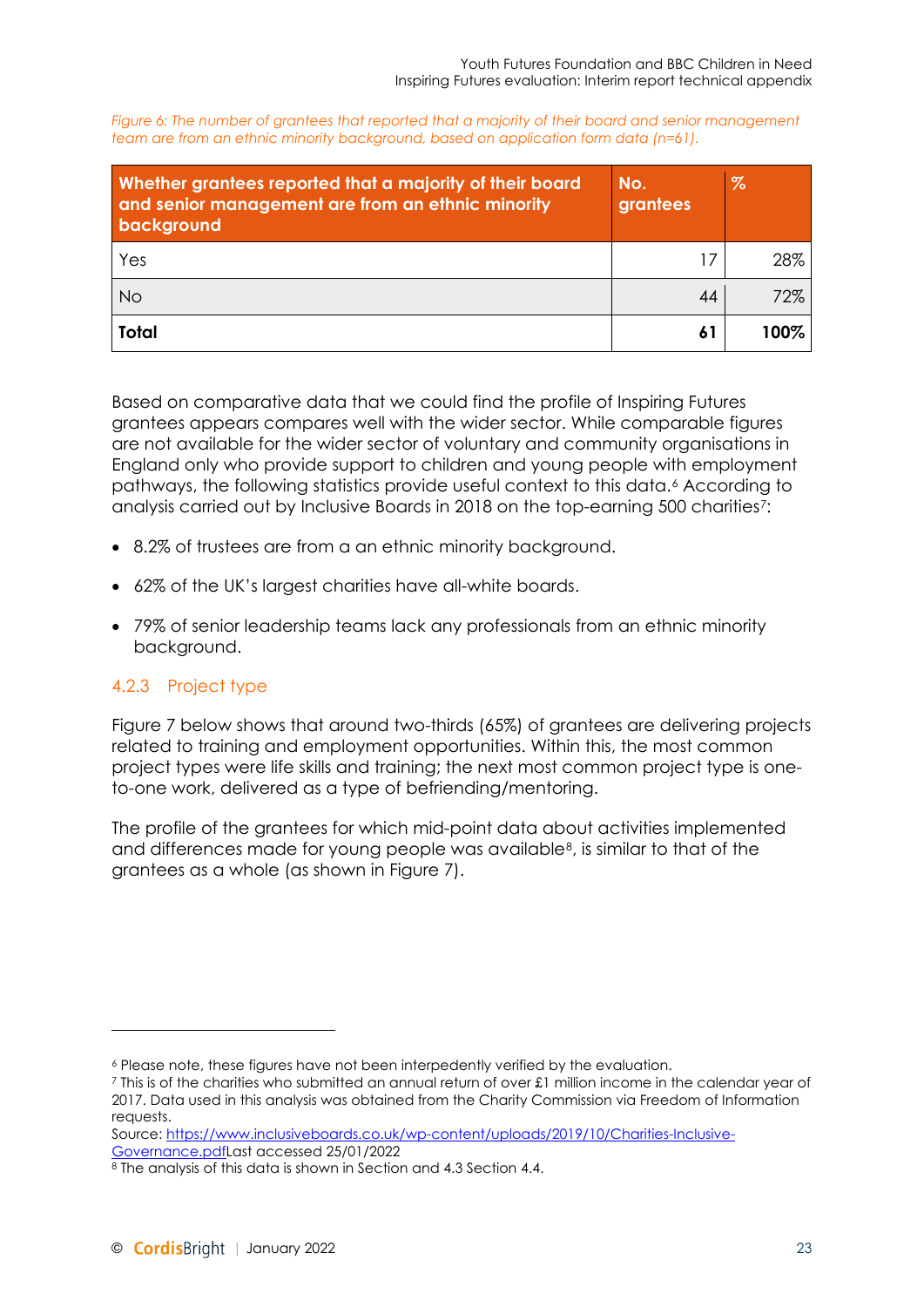<span id="page-23-0"></span>*Figure 7: The primary type of project delivered by grantees, and the availability of mid-point reporting data about activities implemented and differences made so far (n=varies – see figure).*

| <b>Project type</b>         |                                    | No.<br>grantees |                          | No. grantees included in<br>analysis of activities<br>implemented and<br>difference made so far <sup>10</sup> |                |
|-----------------------------|------------------------------------|-----------------|--------------------------|---------------------------------------------------------------------------------------------------------------|----------------|
| Arts/                       | Arts/crafts                        | $\overline{2}$  | $\overline{\mathcal{A}}$ | 2                                                                                                             | 4              |
| creativity                  | Dance/drama                        | 1               |                          | 1                                                                                                             |                |
|                             | Music (including<br>DJ)            | 1               |                          | 1                                                                                                             |                |
| Befriending/                | 121                                | 12              | 13                       | 9                                                                                                             | 10             |
| mentoring                   | Group work                         | 1               |                          | 1                                                                                                             |                |
| Refuge                      | Temporary<br>accommodation         | 1               | 1                        | 0                                                                                                             | 0              |
| School and                  | Afterschool club                   | $\overline{2}$  | 5                        | 1                                                                                                             | $\overline{4}$ |
| extended<br>services        | Homework club                      | $\overline{2}$  |                          | 2                                                                                                             |                |
|                             | Supplementary<br>education/schools | 1               |                          | 1                                                                                                             |                |
| Sports and<br>health        | <b>Healthy living</b>              | 1               | 1                        | 1                                                                                                             | 1              |
| Training and                | Life skills                        | 26              | 55                       | 21                                                                                                            | 45             |
| employment<br>opportunities | Training                           | 22              |                          | 18                                                                                                            |                |
|                             | Work placements                    | $\overline{7}$  |                          | 6                                                                                                             |                |
| Youth                       | <b>Issue based</b>                 | 5               | 6                        | 4                                                                                                             | 5              |
| services                    | Outreach                           | 1               |                          | 1                                                                                                             |                |
| <b>Total</b>                |                                    |                 | 85                       |                                                                                                               | 69             |

<span id="page-23-1"></span><sup>&</sup>lt;sup>9</sup> Based on application form data.

<span id="page-23-2"></span><sup>&</sup>lt;sup>10</sup> Based on mid-point reporting data.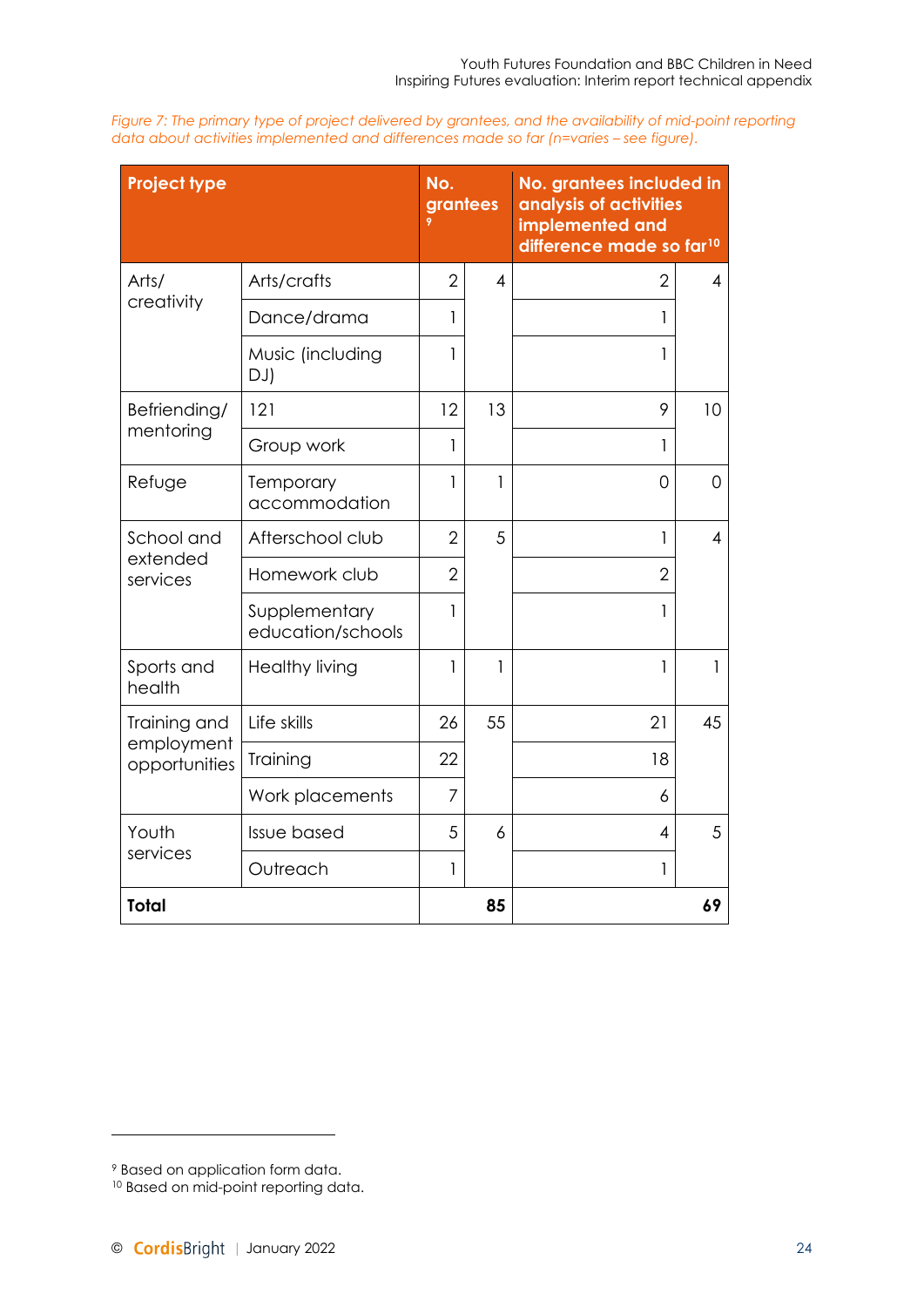#### <span id="page-24-2"></span>4.2.4 Target groups

#### *Overview*

In total, Inspiring Futures grantees projected that they would support 13,130 children and young people and that 12,792 of those would be disadvantaged.[11](#page-24-1) [Figure 8](#page-24-0) presents a further breakdown of the numbers of children and young people grantees projected they would support.

<span id="page-24-0"></span>*Figure 8: A breakdown of the number of children and young people that grantees expected to support, based on application form data (n=85).*

| The number of children and young people that grantees projected No.<br>they would support |              |
|-------------------------------------------------------------------------------------------|--------------|
| Total                                                                                     | 13,130       |
| Average (n=85)                                                                            | 154          |
| Maximum                                                                                   | 2,500        |
| Minimum                                                                                   | $12^{\circ}$ |

#### *Disadvantage type*

[Figure 9](#page-25-0) presents a breakdown of the main types of disadvantage that grantees reported is experienced by the children and young people they expected to support using their Inspiring Futures grant, based on application form data coded by BBC CiN.

44% (38 out of 85) of grantees expected that the main disadvantaged experienced by the children and young people they would support would be belonging to a marginalised group; within this category, the most common predicted group was children and young people from an ethnic minority background. The second most common predicted disadvantage, by grantees, was poverty and deprivation.

<span id="page-24-1"></span><sup>11</sup> Further information about how BBC CiN defines disadvantage can be found here: [https://www.bbcchildreninneed.co.uk/grants/apply/extra-guidance-for-all-applicants/.](https://www.bbcchildreninneed.co.uk/grants/apply/extra-guidance-for-all-applicants/)

Grantees had access to this information at the point of submitting application form data upon which this analysis is based.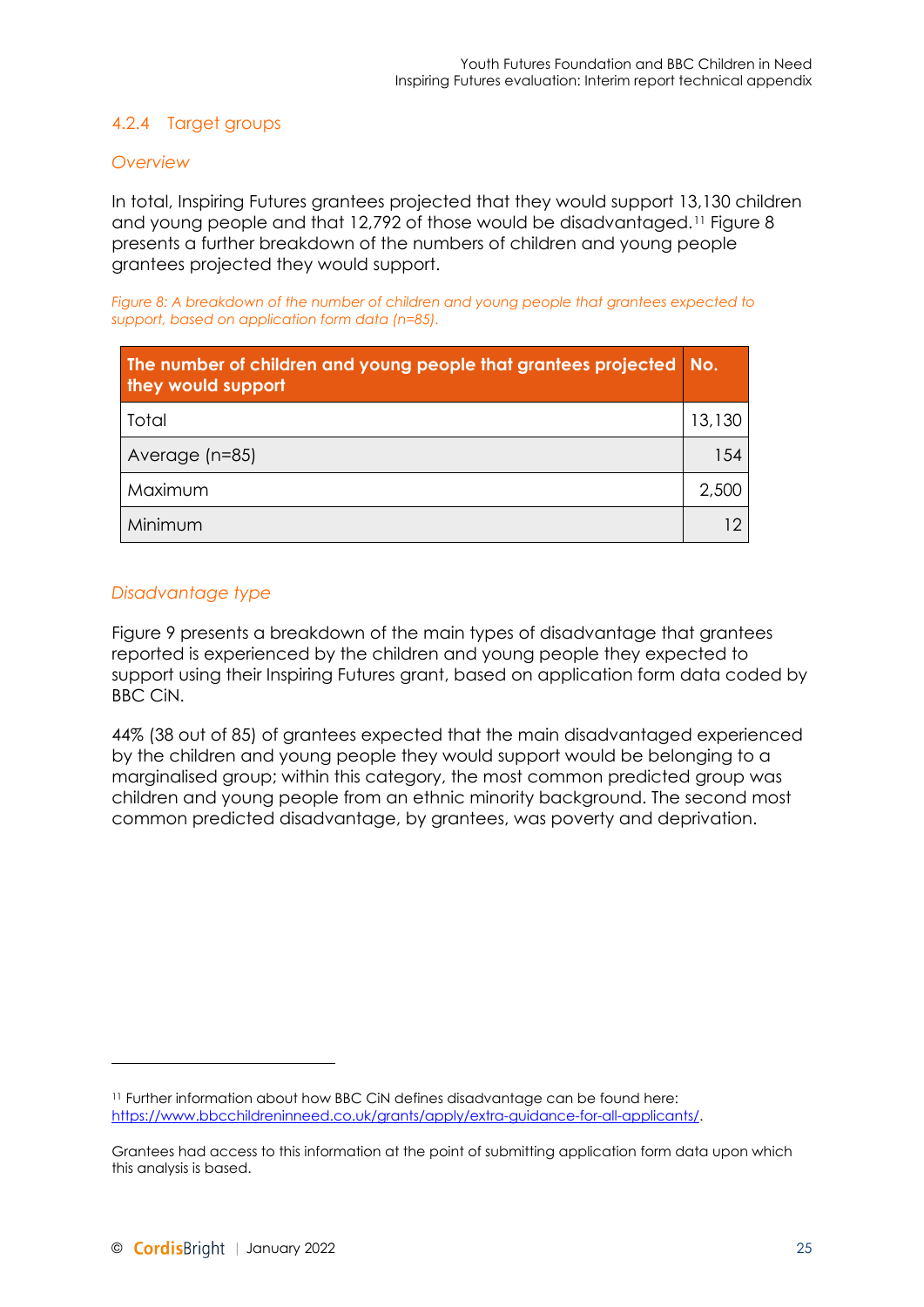*Figure 9: A breakdown of the main disadvantage type amongst the children that each grantee expected to support using Inspiring Futures funding, based on application form data (n=85 grantees).*

<span id="page-25-0"></span>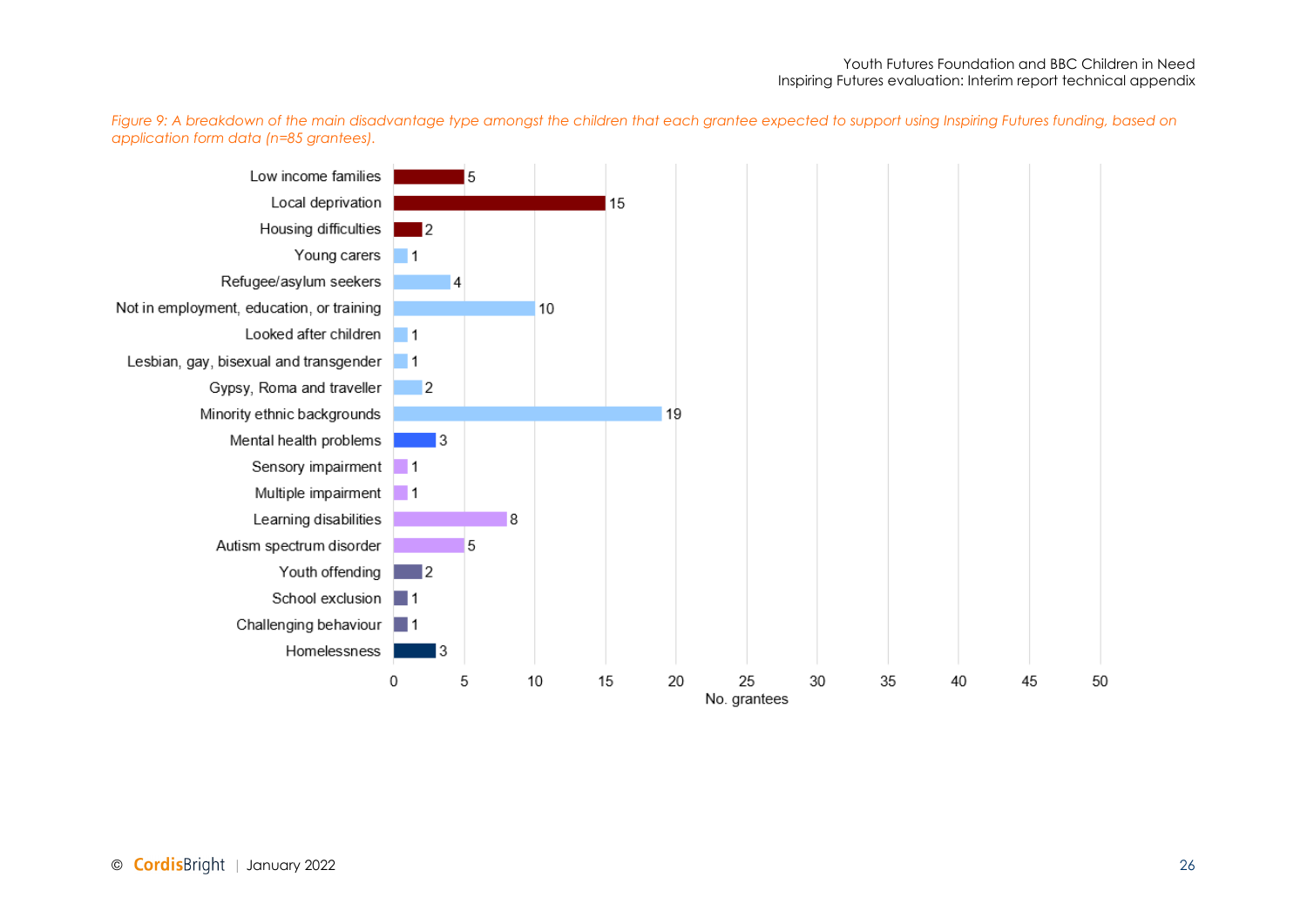<span id="page-26-0"></span>*Figure 10: A breakdown of the main disadvantage category amongst the children that each grantee expected to support using Inspiring Futures funding, based on application form data (n=85 grantees).*



#### *Ethnicity*

[Figure 11](#page-26-1) presents a breakdown of the grantees who projected that the majority of children they would support would be from an ethnic minority background. Of the 61 grantees who responded, just over half (51%) reported that they expected the majority of the children and young people they supported to be from an ethnic minority background.

<span id="page-26-1"></span>*Figure 11: The number of grantees that projected that the majority of the young people they would support would be from an ethnic minority background, based on application form data (n=61).*

| Whether grantees expected that the majority of the young<br>people they would support would be from an ethnic<br>minority background | No.<br>grantees | $\%$ |
|--------------------------------------------------------------------------------------------------------------------------------------|-----------------|------|
| Yes                                                                                                                                  | 31              | 51%  |
| <b>No</b>                                                                                                                            | 29              | 48%  |
| Prefer not to say                                                                                                                    |                 | 2%   |
| <b>Total</b>                                                                                                                         | 61              | 100% |

#### *Age*

[Figure 12](#page-27-0) presents a breakdown by age of the children and young people that grantees expected to support based on application form data. There are two different sets of age categories presented because the reporting form, designed by both YFF and BBC CiN, requests these two different sets of age categories Please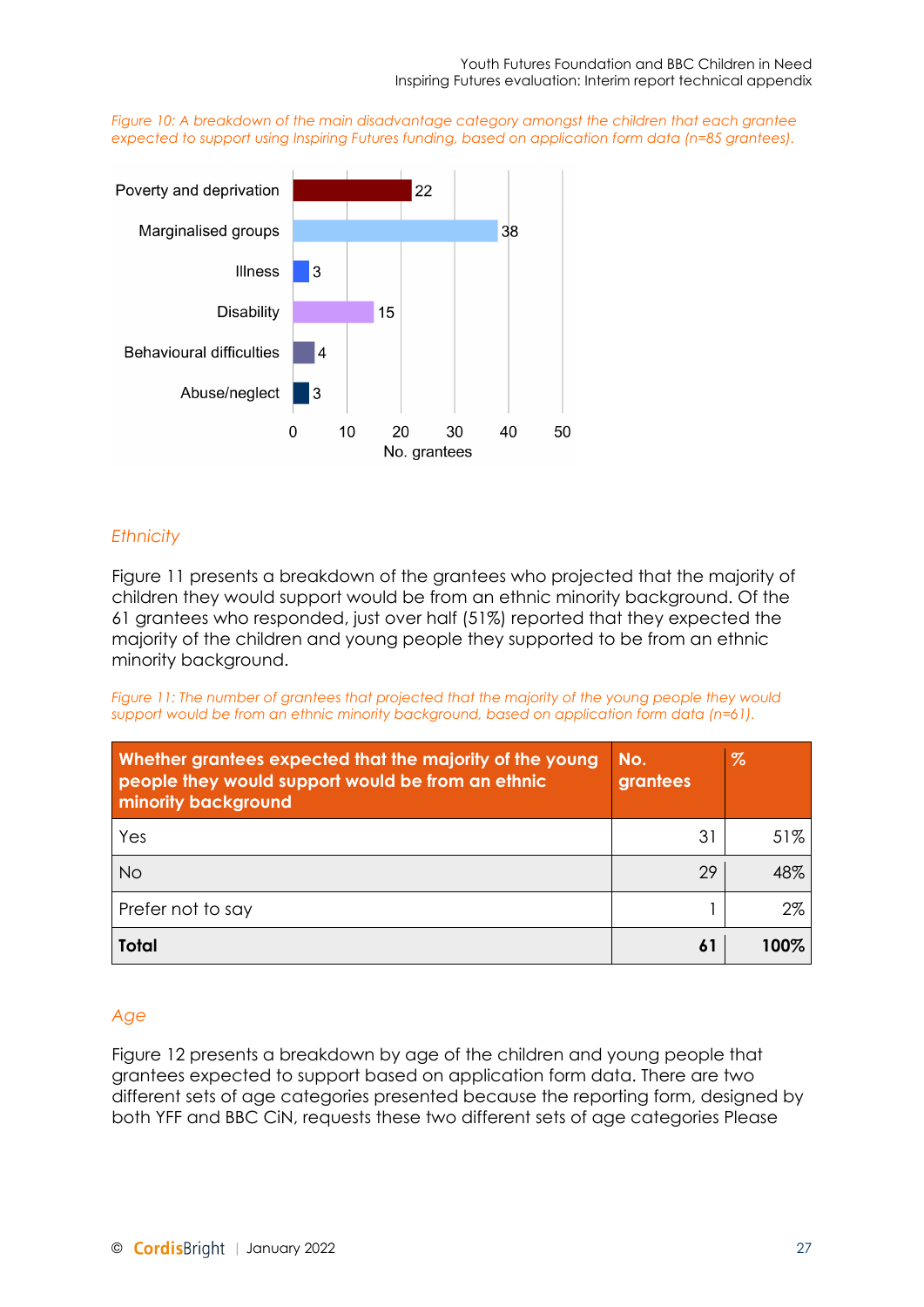note that [Figure 12](#page-27-0) contains discrepancies<sup>12</sup>, which are likely due to a combination of:

- Age breakdown 2 spanning a narrower age range (10-24 years old) than age breakdown 1 (which also includes 0-10 years old).
- Rounding of figures to the nearest 5 before analysis.
- Grantees providing differential data across the different age breakdowns.

According to [Figure 12,](#page-27-0) grantees projected that the majority of children they would support would be in their late teens and early twenties.

<span id="page-27-0"></span>*Figure 12: The breakdown number of children and young people that grantees projected to support by age, based on application form data.*

| <b>Age range</b>      | No. children and young<br>people | $\%$  |
|-----------------------|----------------------------------|-------|
| Age range breakdown 1 |                                  |       |
| 0-4 years             | 19                               | 0%    |
| 5-9 years             | 164                              | $1\%$ |
| $10-15$ years         | 2,467                            | 19%   |
| $16-18$ years         | 2,982                            | 23%   |
| $19-24$ years         | 7,275                            | 56%   |
| <b>Total</b>          | 12,907                           | 100%  |
| Age range breakdown 2 |                                  |       |
| $10-13$ years         | 1,366                            | 12%   |
| $14-18$ years         | 3,578                            | 31%   |
| $19-24$ years         | 6,774                            | 58%   |
| <b>Total</b>          | 11,718                           | 100%  |

#### 4.2.5 Intended differences for children and young people

[Figure 13](#page-28-0) presents a breakdown of the differences that grantees aim to make for the children and young people using their Inspiring Futures grant, based on application form data coded by BBC CiN. Please note that each grantee aims for three differences. As such, the total number of intended differences across the

<span id="page-27-1"></span><sup>&</sup>lt;sup>12</sup> While the total number of children and young people grantees expected to support is 13,130, based on application form data, neither age breakdowns total to this figure. They total to 12,907 for age breakdown 1, and 11,718 for age breakdown 2.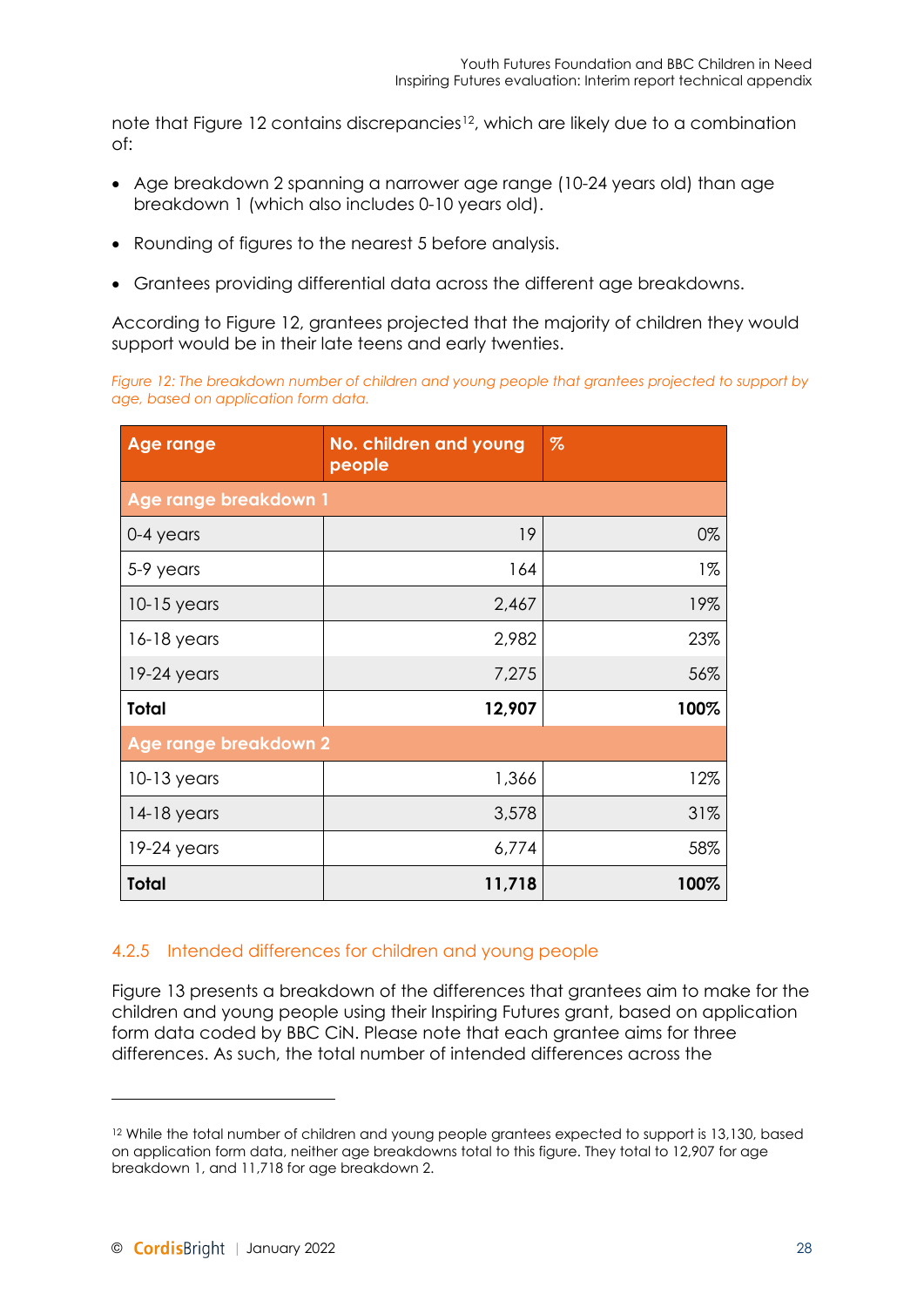programme as a whole is 255 (equating to three differences per grantee for 85 grantees).

The most common intended differences across grantees were:

- Entry to employment.
- Confidence and self-esteem.
- Improved life skills.
- Engage and achieve in education, employment, and training (EET).

<span id="page-28-0"></span>Figure 13: The type of differences that grantees aimed to make for the children and young people *supported using their Inspiring Futures grant, based on application form data coded by BBC CiN (n=255)[13.](#page-28-1)*

|                         | Difference for children and young people  | No.<br>grantees | <b>Total</b> | $\%$  |
|-------------------------|-------------------------------------------|-----------------|--------------|-------|
| Emotionally             | Effects of distress or trauma             | $\mathbf{2}$    | 16           | $6\%$ |
| well                    | Having fun and enjoyment                  | 1               |              |       |
|                         | Manage feelings and emotions              | 10              |              |       |
|                         | Manage mental ill health                  | 3               |              |       |
| Employability           | Access apprenticeship and<br>traineeships | 8               | 87           | 34%   |
|                         | Achieving qualifications                  | 13              |              |       |
|                         | Community involvement                     | $\overline{2}$  |              |       |
|                         | Entry to employment                       | 40              |              |       |
|                         | Other                                     | 3               |              |       |
|                         | Quality of employment                     | 1               |              |       |
|                         | Satisfaction with employment              | $\overline{2}$  |              |       |
|                         | Sustaining employment                     | $\overline{2}$  |              |       |
|                         | Work experience                           | 16              |              |       |
| <b>Essential skills</b> | <b>Better communication skills</b>        | 10              | 70           | 27%   |
|                         | Engage and achieve in EET                 | 25              |              |       |
|                         | Improved life skills                      | 32              |              |       |

<span id="page-28-1"></span><sup>&</sup>lt;sup>13</sup> Figure 13 includes a base number greater than the total number of grantees (85), as each grantee is intended to aim for three differences.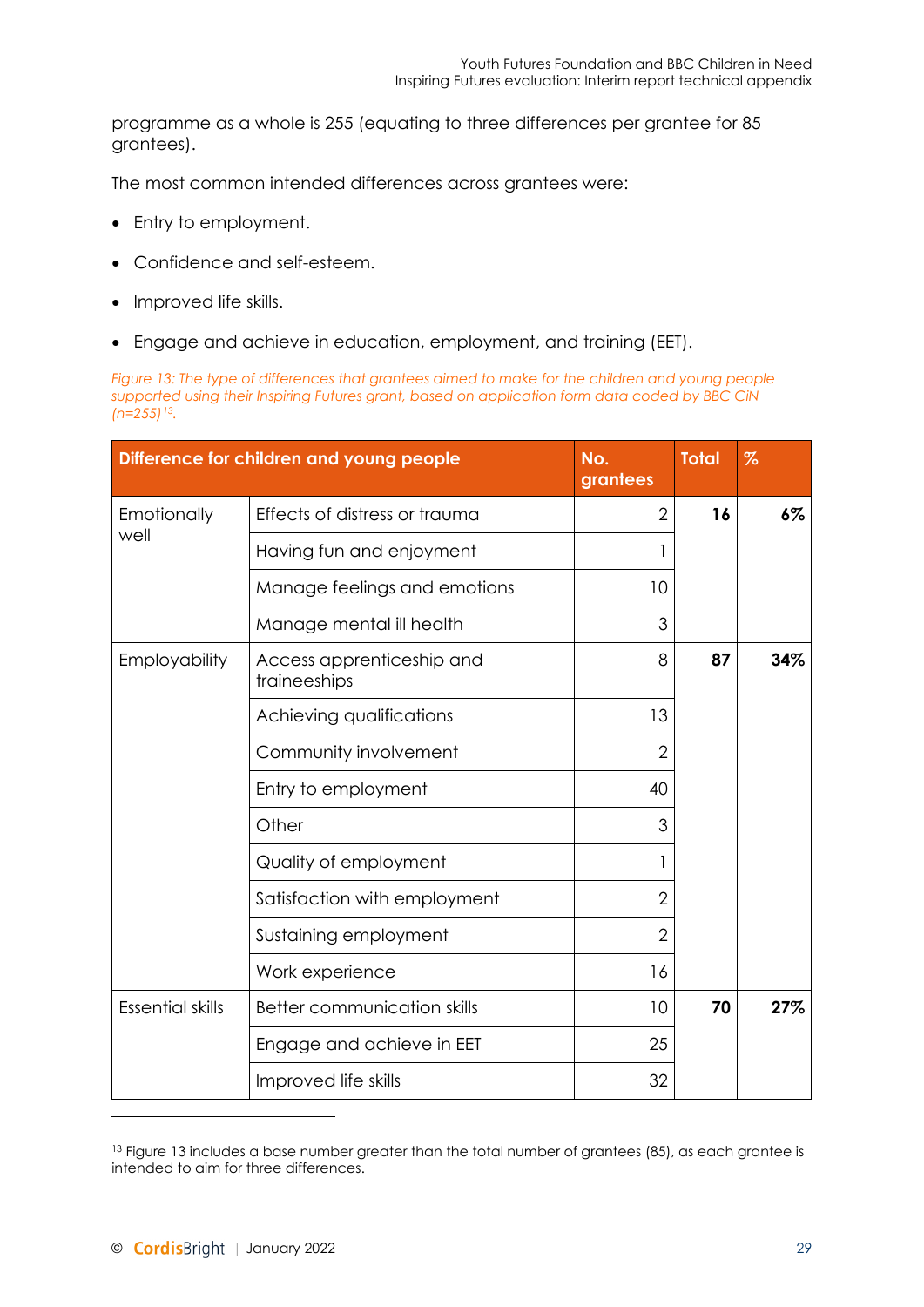#### Youth Futures Foundation and BBC Children in Need Inspiring Futures evaluation: Interim report technical appendix

|                 | Difference for children and young people             | No.<br>grantees | <b>Total</b> | $\%$ |       |
|-----------------|------------------------------------------------------|-----------------|--------------|------|-------|
|                 | Improved social skills                               | 3               |              |      |       |
| Physically safe | Access to safe spaces                                | 1               | 1            | 0%   |       |
| Physically well | Physical activity or healthy diet                    | 1               | 1            | 0%   |       |
| Positive        | Friend and peer relationships                        | 1               | 11           | 4%   |       |
| relationships   | General relationships with others                    | 5               |              |      |       |
|                 | Inclusion and belong to communities                  |                 |              |      |       |
|                 | Relating to trusted adults                           | 4               |              |      |       |
| Positively      | Degrees of independence                              | $\overline{2}$  | 16           |      | $6\%$ |
| empowered       | Making informed life choices                         | $\overline{2}$  |              |      |       |
|                 | Motivation and achieving goals                       | 9               |              |      |       |
|                 | Participation and expressing self                    | 1               |              |      |       |
|                 | Positive behaviour - anti-social<br>behaviour/ crime | $\overline{2}$  |              |      |       |
| Strong self-    | Confidence and self-esteem                           | 36              | 53           | 21%  |       |
| belief          | Horizons and expectations for self                   | 15              |              |      |       |
|                 | Sense of self and identity                           | $\overline{2}$  |              |      |       |
| <b>Total</b>    |                                                      |                 | 225          | 100% |       |

[Figure 14](#page-29-0) presents a breakdown of the coding of grantees' intended differences into ambitions by BBC CiN, based on application form data. Roughly four fifths of these were coded as an ambition for children and young people to reach their potential.

<span id="page-29-0"></span>*Figure 14: A breakdown of the ambitions that grantees aim to achieve for the children and young people they support, based on application data coded by BBC CiN (n=255).*

| <b>Ambition</b>  | No. grantees | $\%$ |
|------------------|--------------|------|
| Happy and secure | 45           | 18%  |
| Reach potential  | 209          | 82%  |
| Safe             |              | 0%   |
| <b>Total</b>     | 255          | 100% |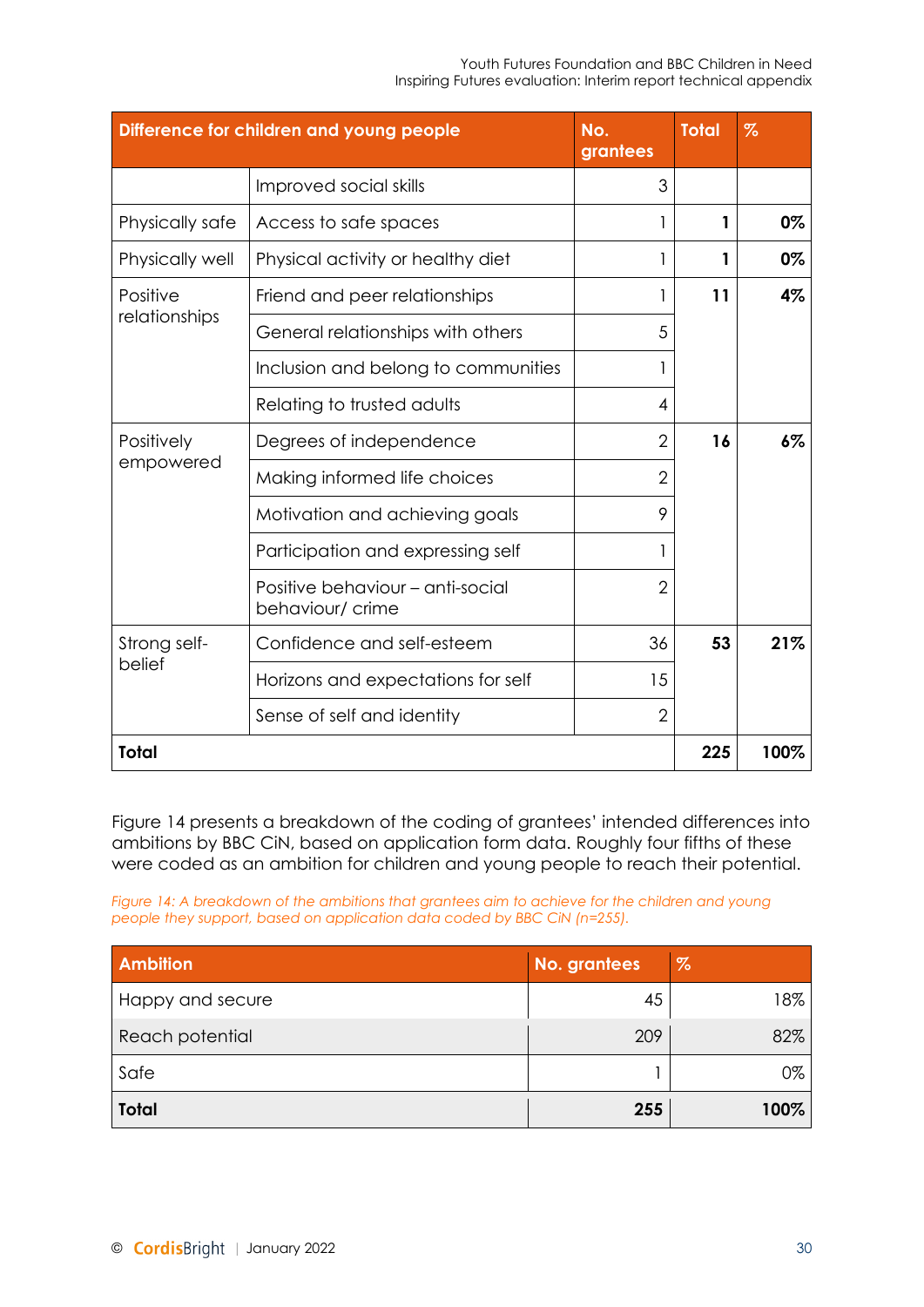#### <span id="page-30-2"></span><span id="page-30-1"></span>**4.3 Implementation so far**

[Figure 15](#page-30-0) presents a breakdown of the number of children and young people supported so far by grantees, including those who are disadvantaged. Halfway through the Inspiring Futures grants, grantees have supported 8,935 children and young people in total, of whom 7,805 were described by grantees as disadvantaged.

The total number of children and young people that grantees projected they would support over the course of the programme was 13,130 (based on application form data from all 85 grantees). Mid-way through the programme, more than two thirds (68%) of this target has been met so far (according to the 69 grantees for which midpoint reporting data was available).

<span id="page-30-0"></span>*Figure 15: A breakdown of the number of children and young people supported by grantees so far, based on mid-point reporting data (n=69 grantees).*

| Children and young people supported by<br>grantees so far                                              | No. children and<br>young people |
|--------------------------------------------------------------------------------------------------------|----------------------------------|
| <b>Overall figures</b>                                                                                 |                                  |
| Total                                                                                                  | 8,935                            |
| Average no. per grantee (n=69 grantees)                                                                | 129                              |
| Maximum per grantee                                                                                    | 2,810                            |
| Minimum per grantee                                                                                    | 5                                |
| Figures for disadvantaged children and young people                                                    |                                  |
| Total                                                                                                  | 7,805                            |
| Percentage of total children and young people<br>supported by grantees so far who are<br>disadvantaged | 87%                              |
| Average no. per grantee (n=69 grantees)                                                                | 113                              |
| Maximum per grantee                                                                                    | 2,810                            |
| Minimum per grantee                                                                                    |                                  |

[Figure 16](#page-31-0) presents a breakdown of the number of children and young people supported so far broken down by the primary project type of the grantee who supported them. The majority of children and young people supported so far were supported by grantees who primarily delivered projects focussed on life skills (4,156 young people), followed by one-to-one projects and then training.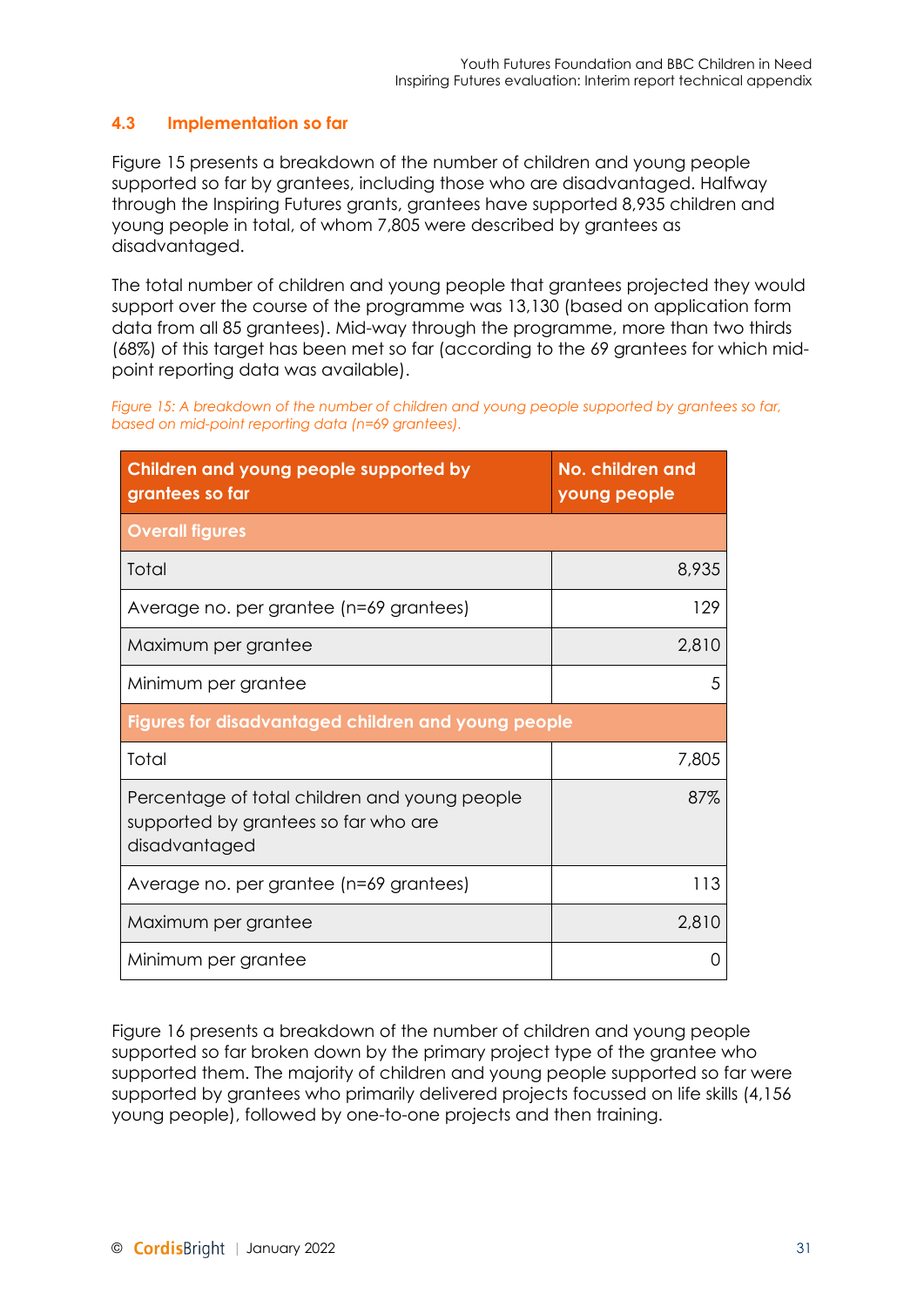<span id="page-31-0"></span>

| Figure 16: A breakdown of the numbers of children and young people supported by grantees for each |  |
|---------------------------------------------------------------------------------------------------|--|
| project type, based on mid-point reporting data coded by BBC CiN (n=85).                          |  |

| <b>Grantee project type</b> |                                        | No. children and young<br>people supported so far |       | $\%$  |
|-----------------------------|----------------------------------------|---------------------------------------------------|-------|-------|
| Arts/                       | Arts/crafts                            | 65                                                | 580   | $6\%$ |
| creativity                  | Dance/drama                            | 60                                                |       |       |
|                             | Music (including<br>DJ)                | 455                                               |       |       |
| Befriending/                | 121                                    | 1,400                                             | 1,425 | 16%   |
| mentoring                   | Group work                             | 25                                                |       |       |
| Refuge                      | Temporary<br>accommodatio<br>n         | 0                                                 | 0     | 0%    |
| School and                  | Afterschool club                       | 215                                               | 920   | 10%   |
| extended<br>services        | Homework club                          | 325                                               |       |       |
|                             | Supplementary<br>education/scho<br>ols | 380                                               |       |       |
| Sports and<br>health        | <b>Healthy living</b>                  | 75                                                | 75    | $1\%$ |
| Training and                | Life skills                            | 4,165                                             | 5,525 | 62%   |
| employment<br>opportunities | Training                               | 1,005                                             |       |       |
|                             | Work<br>placements                     | 355                                               |       |       |
| Youth services              | <b>Issue based</b>                     | 185                                               | 410   | 5%    |
|                             | Outreach                               | 225                                               |       |       |
| Total                       |                                        |                                                   | 8,939 | 100%  |

[Figure 17](#page-32-0) shows that the majority of grantees with mid-point reporting data reported that they reached more children and young people than expected, followed by those who reported they reached fewer children and young people than expected. Only 10 grantees reported that they reached the same number of children and young people as expected.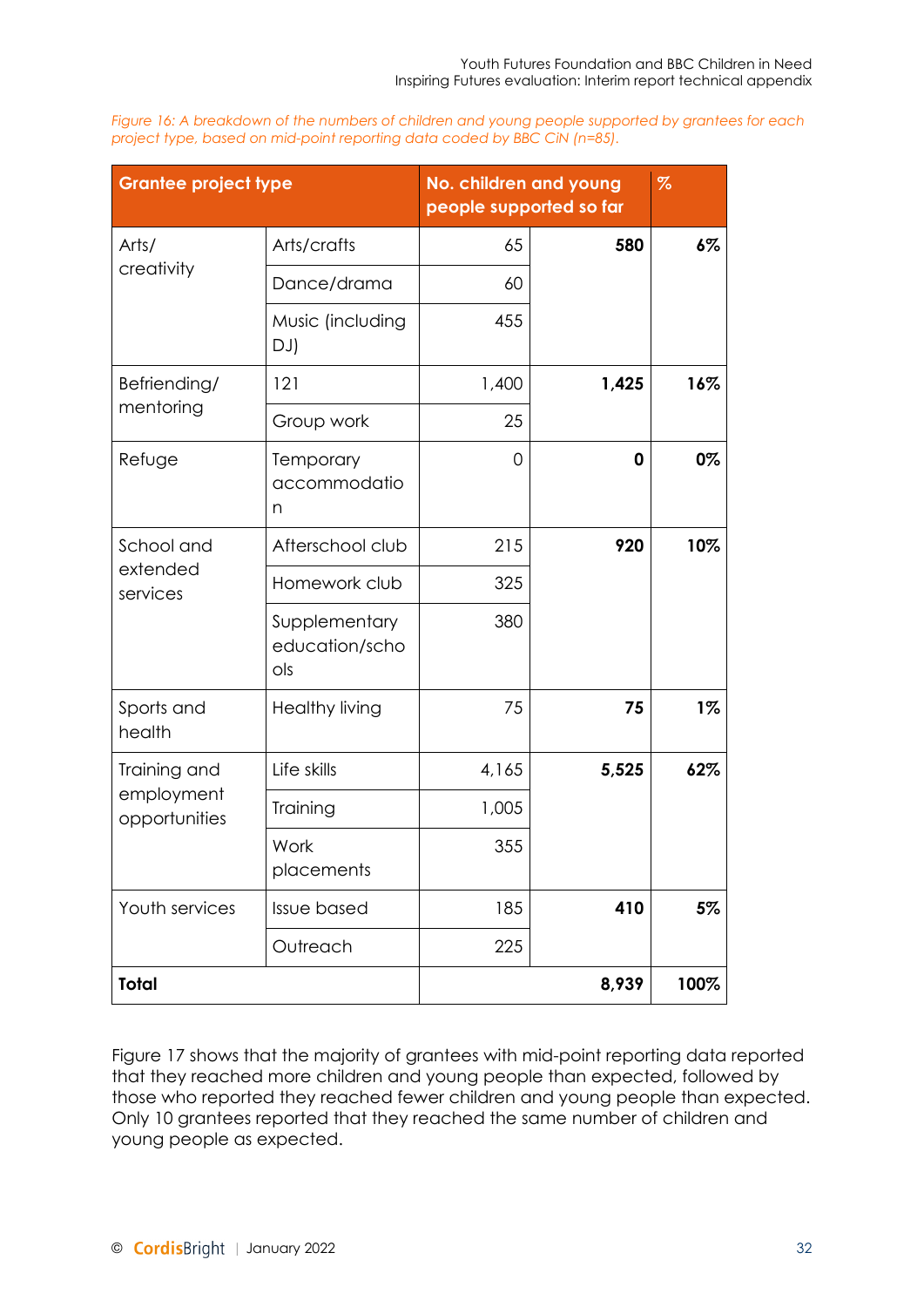<span id="page-32-0"></span>



[Figure 18](#page-32-1) shows a breakdown of this data by primary project type. No particular project types were clearly associated with reaching more children and young people than expected, or fewer. In cases where several grantees reached more children and young people than expected, other grantees delivering the same project type reached fewer than expected.

<span id="page-32-1"></span>*Figure 18: A breakdown of grantees' primary project type by whether they reported to have supported fewer, more, or the same number of children and young people as expected so far, based on midpoint reporting data coded by BBC CiN (n=69 grantees).*

| <b>Project type</b>       |                         |       | No. children and young people<br>reached versus expected |                |  |
|---------------------------|-------------------------|-------|----------------------------------------------------------|----------------|--|
|                           |                         | Fewer | <b>More</b>                                              | As<br>expected |  |
| Arts/creativity           | Arts/crafts             |       | $\left( \right)$                                         |                |  |
|                           | Dance/drama             |       | ∩                                                        |                |  |
|                           | Music (including<br>DJ) | ∩     | ∩                                                        |                |  |
| Befriending/<br>mentoring | 121                     | 5     | O                                                        | 4              |  |
|                           | Group work              | ∩     | ∩                                                        |                |  |
|                           | Afterschool club        | ∩     |                                                          |                |  |
|                           | Homework club           | ( )   |                                                          |                |  |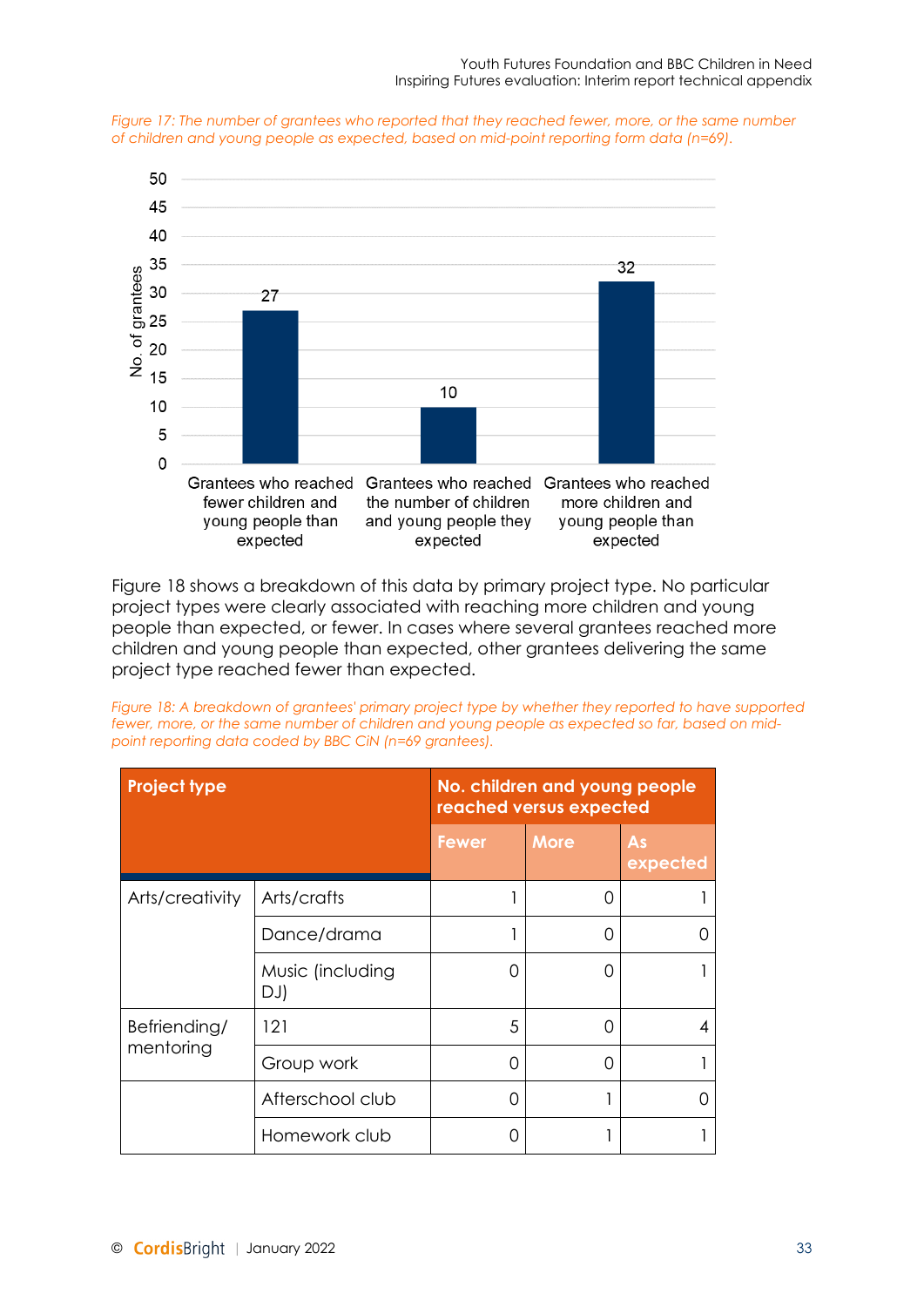| <b>Project type</b>                |                                    | No. children and young people<br>reached versus expected |                |                |
|------------------------------------|------------------------------------|----------------------------------------------------------|----------------|----------------|
|                                    |                                    | Fewer                                                    | <b>More</b>    | As<br>expected |
| School and<br>extended<br>services | Supplementary<br>education/schools | O                                                        | Ω              |                |
| Sports and<br>health               | Healthy living                     | $\Omega$                                                 | ∩              |                |
| Training and                       | Life skills                        | 7                                                        | 3              | 11             |
| employment<br>opportunities        | Training                           | 9                                                        | 3              | 6              |
|                                    | Work placements                    | $\overline{2}$                                           | $\overline{2}$ | 2              |
| Youth services                     | <b>Issue based</b>                 | $\overline{2}$                                           | $\Omega$       | 2              |
|                                    | Outreach                           | O                                                        | 0              |                |
| Total                              |                                    | 27                                                       | 10             | 32             |

[Figure 19](#page-33-0) presents a breakdown of the number of children and young people supported by grantees by age, compared with the age breakdown projected by grantees.[14](#page-33-1)

The spread across age groupings amongst those supported is similar to that projected by grantees.

<span id="page-33-0"></span>*Figure 19: A breakdown of the number of children and young people supported by grantees so far by age (based on mid-point reporting data, where n=69 grantees), compared with the projected number (based on application form data, where n=85 grantees).*

| Age range       | No. children and young people supported |                                             |      |  |  |  |  |  |
|-----------------|-----------------------------------------|---------------------------------------------|------|--|--|--|--|--|
|                 | <b>Projection</b>                       | Supported so far $\sqrt{ }$ % of projection |      |  |  |  |  |  |
| Age breakdown 1 |                                         |                                             |      |  |  |  |  |  |
| 0-4 years       | 19                                      | 60                                          | 316% |  |  |  |  |  |
| 5-9 years       | 164                                     | 264                                         | 161% |  |  |  |  |  |
| $10-15$ years   | 2,467                                   | 1,571                                       | 64%  |  |  |  |  |  |
| $16-18$ years   | 2,982                                   | 1,209                                       | 41%  |  |  |  |  |  |

<span id="page-33-1"></span><sup>&</sup>lt;sup>14</sup> Ideally, we were hoping to explore whether the age ranges supported were those that grantees predicted they would support at the application stage, however this analysis was not completed because (1) the data that would enable this analysis, application form data about the primary age range each grantee expects to support, does not use age categories which match the breakdown used elsewhere, so it is not possible to compare, and (2) discrepancies in the age breakdown data for young people supported and the total number of young people supported, indicates that there are errors in the former set of data (see Section [4.2.4](#page-24-2) for more details).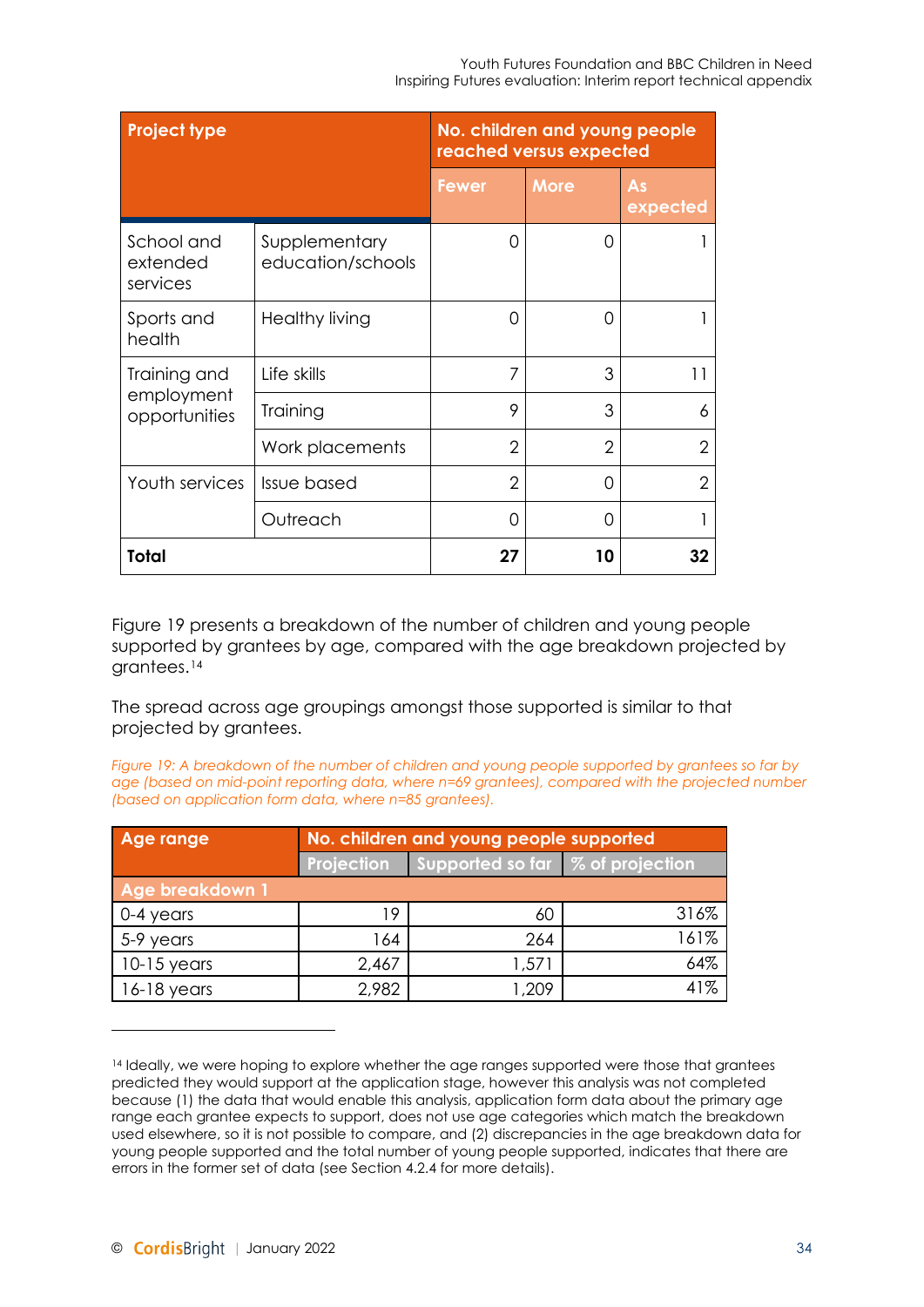Youth Futures Foundation and BBC Children in Need Inspiring Futures evaluation: Interim report technical appendix

<span id="page-34-1"></span>

| Age range       | No. children and young people supported |                                    |     |  |  |  |  |  |
|-----------------|-----------------------------------------|------------------------------------|-----|--|--|--|--|--|
|                 | Projection                              | Supported so far   % of projection |     |  |  |  |  |  |
| $19+$ years     | 7,275                                   | 4,722                              | 65% |  |  |  |  |  |
| <b>Total</b>    | 12,907                                  | 7,826                              | 61% |  |  |  |  |  |
| Age breakdown 2 |                                         |                                    |     |  |  |  |  |  |
| $10-13$ years   | 1,366                                   | 889                                | 65% |  |  |  |  |  |
| $14-18$ years   | 3,578                                   | 1,692                              | 47% |  |  |  |  |  |
| $19-14$ years   | 6,774                                   | 2,804                              | 41% |  |  |  |  |  |
| <b>Total</b>    | 11,718                                  | 5,385                              | 46% |  |  |  |  |  |

#### <span id="page-34-2"></span>**4.4 Difference made so far**

[Figure 21](#page-36-0) below shows the total number of children and young people reported by grantees to have either started progress, or made significant progress, towards each difference type so far. [Figure 22](#page-37-0) displays this data in a table, with figures broken down between those who reportedly started progress and those who reportedly made significant progress.

The most common areas of difference in which children and young people reportedly saw any progress were:

- Employability
- Essential skills
- Strong self-belief

The difference with the highest number of children and young people who reportedly made significant progress in that area, was confidence and self esteem (3,067 children and young people), followed by essential skills (1,847).

#### **Note about the interpretation of this analysis**

Please note when reviewing these figures that:

Each child or young person supported so far can be counted towards up to three differences, as each grantee aims to make three differences for those they support through Inspiring Futures. Therefore, the total number of children and young people reported to see a difference is greater than the total number supported so far, and each young person may be counted more than once across difference types.

This data has not been independently verified by the evaluation team and is not based on a standardised outcome measure used across grantees to measure difference. As such, grantees may have adhered to varying definitions of 'significant progress' and 'started progress' when collecting data.

Difference data is not collected at the individual level. As such, it is not possible to calculate the average number of level of differences per child or young person.

<span id="page-34-0"></span>*Figure 20: The number of children and young people who were reported to make progress towards each main difference category by grantees, based on mid-point reporting data. Darker shaded bars*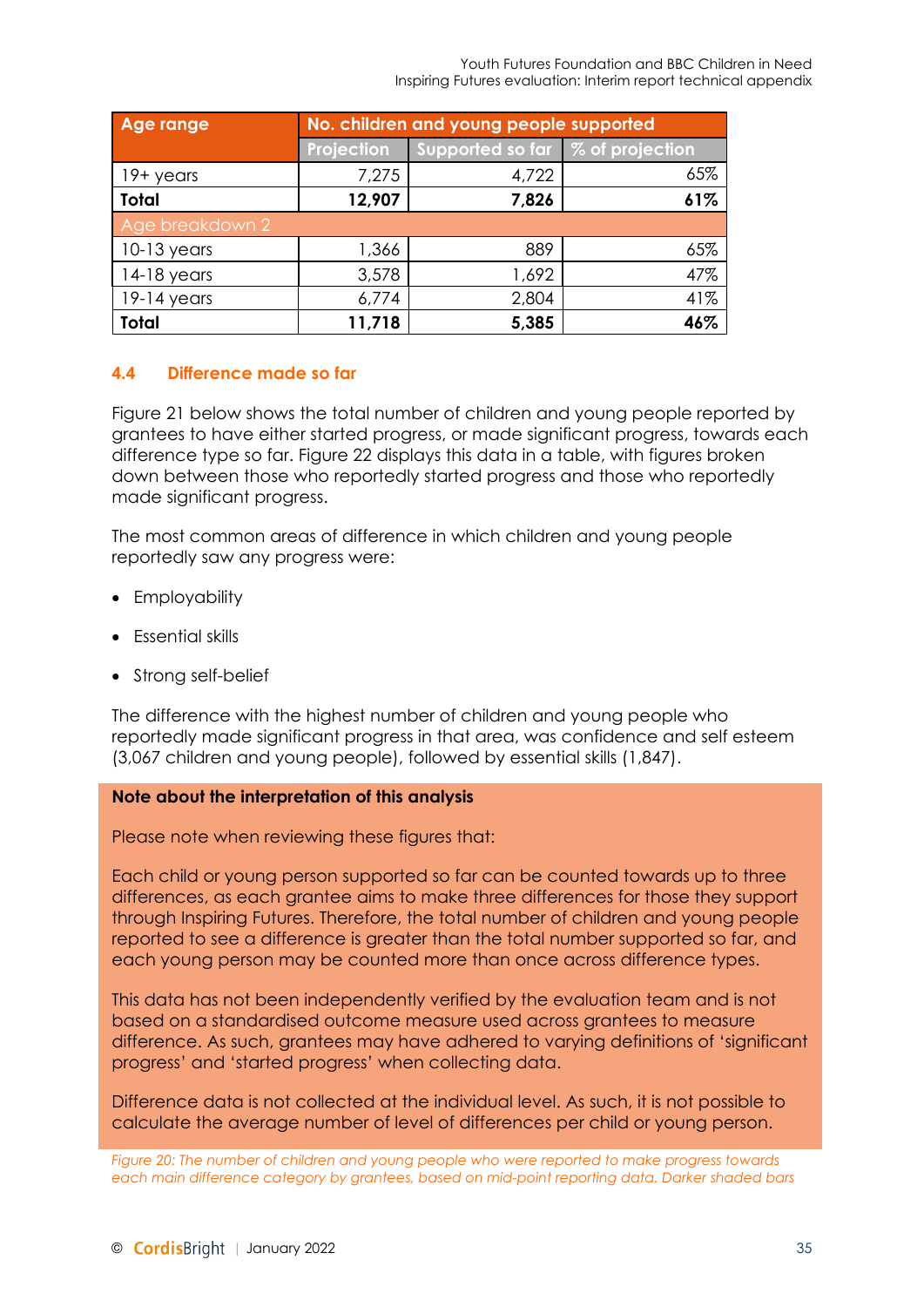*represent the number of children and young people who reportedly made significant progress towards that difference, and lighter shaded bars represent the number who reportedly started progress*

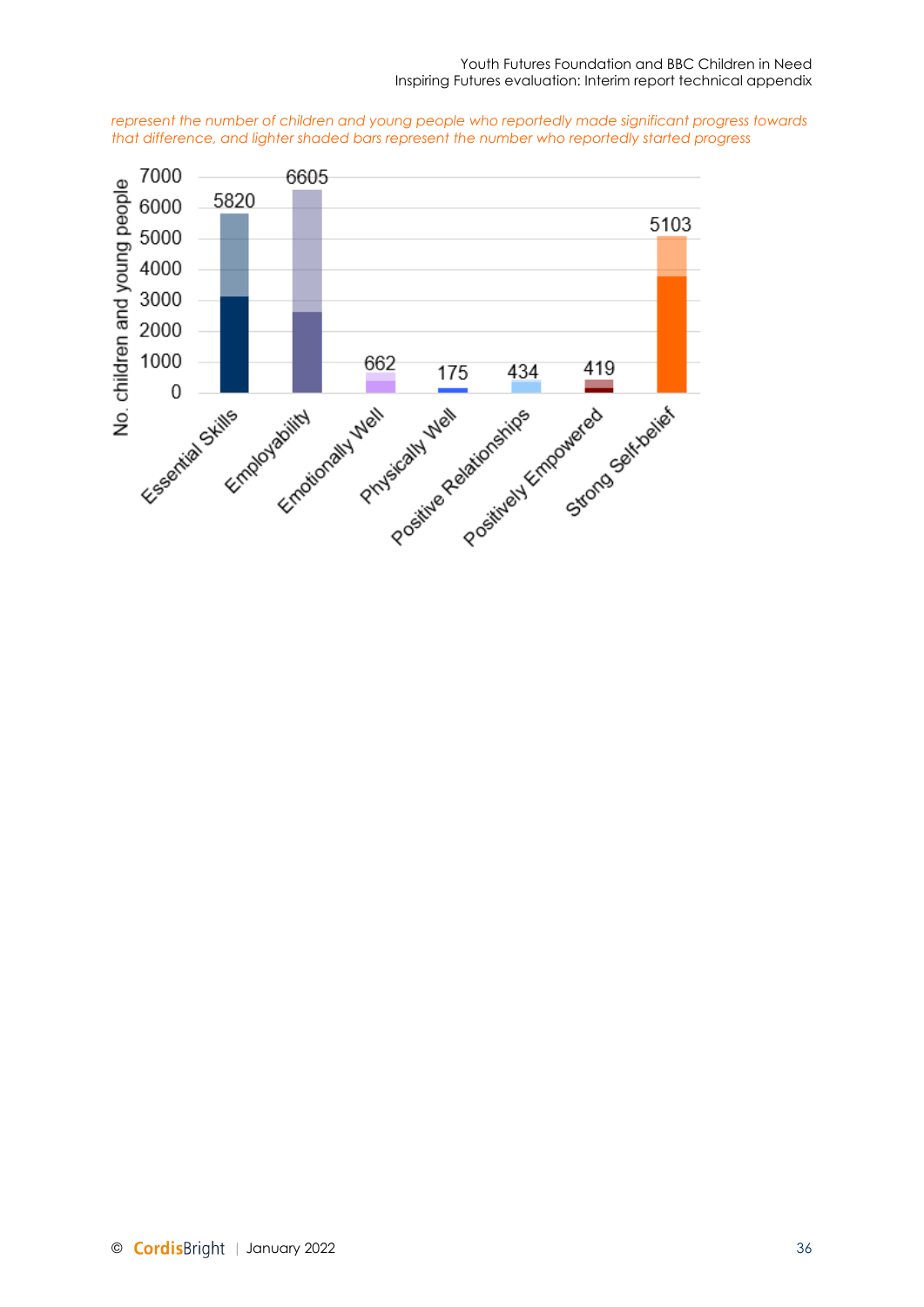Youth Futures Foundation and BBC Children in Need Inspiring Futures evaluation: Interim report technical appendix



<span id="page-36-0"></span>Figure 21: The number of children and young people who were reported to make progress towards each difference by grantees, based on mid-point reporting data. Darker shaded bars represent the number of children and young pe *who reportedly made significant progress towards that difference, and lighter shaded bars represent the number who reportedly started progress.*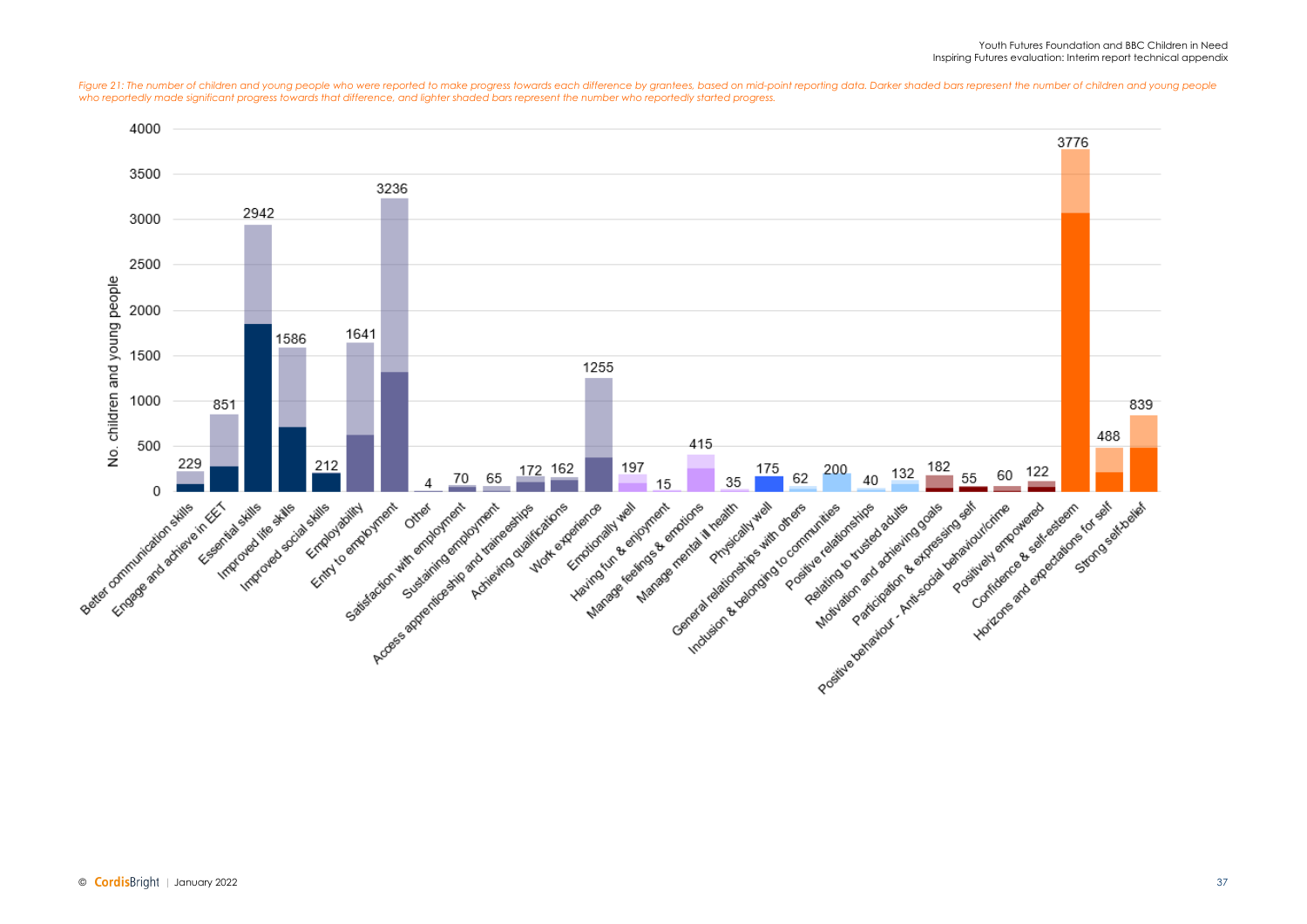*Figure 22: The number of children and young people who were reported by grantees to make progress towards each difference, based on mid-point reporting data*

<span id="page-37-0"></span>

| Difference for children and young |                                           | No. young people who                    |       | No. young people who           |       | <b>Total</b> |       |                                                         |
|-----------------------------------|-------------------------------------------|-----------------------------------------|-------|--------------------------------|-------|--------------|-------|---------------------------------------------------------|
| people                            |                                           | reportedly made<br>significant progress |       | reportedly started<br>progress |       | No.          |       | % of young<br>people<br>supported so far<br>$(n=8,935)$ |
| Emotionall                        | Emotionally well                          | 95                                      | 370   | 102                            | 292   | 197          | 662   | $7\%$                                                   |
| y well                            | Having fun and<br>enjoyment               | 10                                      |       | 5                              |       | 15           |       |                                                         |
|                                   | Manage feelings and<br>emotions           | 255                                     |       | 160                            |       | 415          |       |                                                         |
|                                   | Manage mental ill health                  | 10                                      |       | 25                             |       | 35           |       |                                                         |
| Employabili<br>ty                 | Access apprenticeship<br>and traineeships | 111                                     | 2,624 | 61                             | 3,981 | 172          | 6,605 | 74%                                                     |
|                                   | Achieving qualifications                  | 130                                     |       | 32                             |       | 162          |       |                                                         |
|                                   | Employability                             | 622                                     |       | 1,019                          |       | 1,641        |       |                                                         |
|                                   | Entry to employment                       | 1,314                                   |       | 1,922                          |       | 3,236        |       |                                                         |
|                                   | Other                                     | $\overline{2}$                          |       | $\mathbf{2}$                   |       | 4            |       |                                                         |
|                                   | Satisfaction with<br>employment           | 55                                      |       | 15                             |       | 70           |       |                                                         |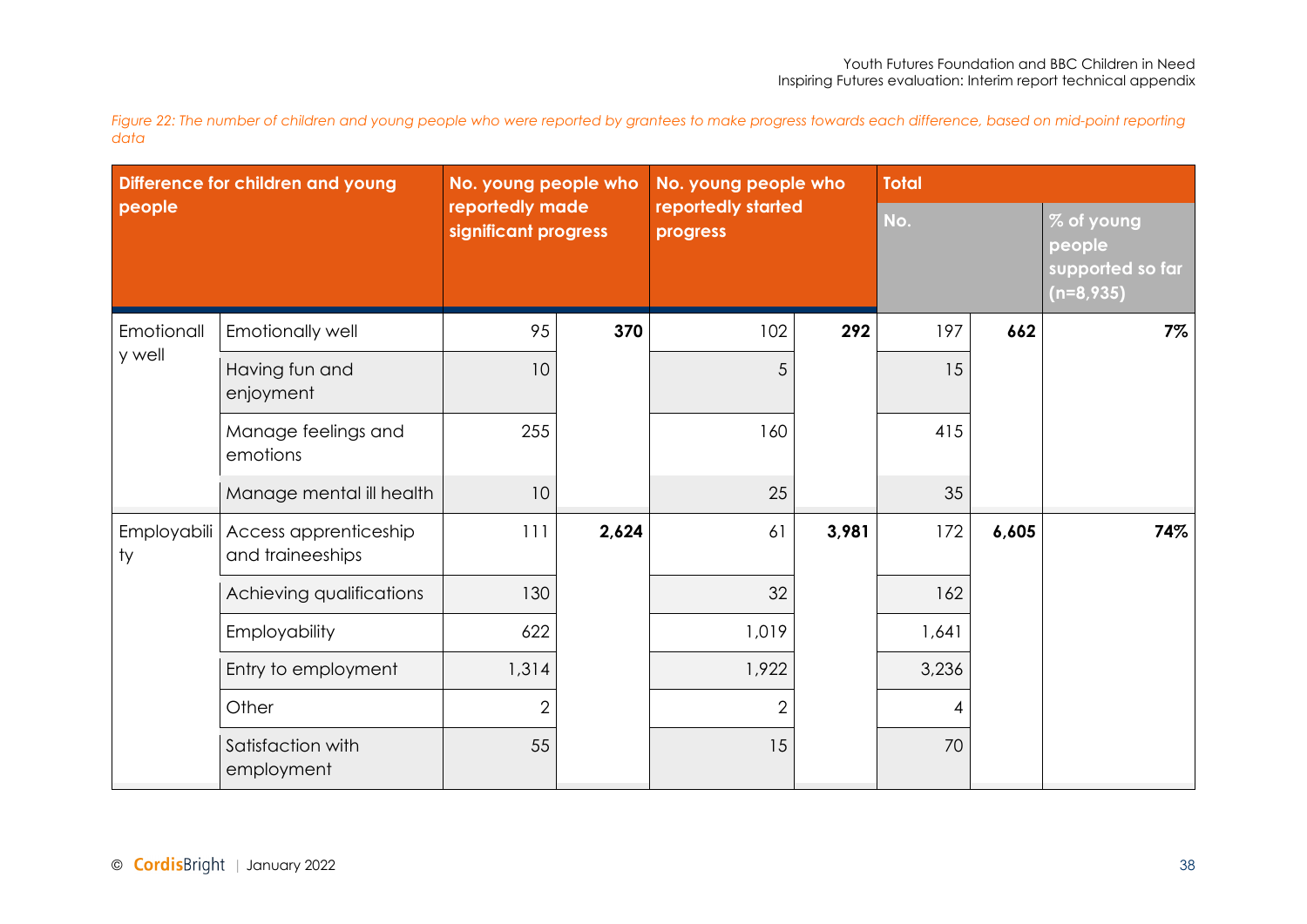| Difference for children and young |                                                                 | No. young people who                    |       | No. young people who           |       | <b>Total</b> |       |                                                         |  |
|-----------------------------------|-----------------------------------------------------------------|-----------------------------------------|-------|--------------------------------|-------|--------------|-------|---------------------------------------------------------|--|
| people                            |                                                                 | reportedly made<br>significant progress |       | reportedly started<br>progress |       | No.          |       | % of young<br>people<br>supported so far<br>$(n=8,935)$ |  |
|                                   | Sustaining employment                                           | 10                                      |       | 55                             |       | 65           |       |                                                         |  |
|                                   | Work experience                                                 | 380                                     |       | 875                            |       | 1255         |       |                                                         |  |
| Essential<br>skills               | Better communication<br>skills                                  | 87                                      | 3,138 | 142                            | 2,682 | 229          | 5,820 | 65%                                                     |  |
|                                   | Engage and achieve in<br>education, employment,<br>and training | 285                                     |       | 566                            |       | 851          |       |                                                         |  |
|                                   | <b>Essential skills</b>                                         | 1,847                                   |       | 1,095                          |       | 2,942        |       |                                                         |  |
|                                   | Improved life skills                                            | 717                                     |       | 869                            |       | 1,586        |       |                                                         |  |
|                                   | Improved social skills                                          | 202                                     |       | 10                             |       | 212          |       |                                                         |  |
| Physically well                   |                                                                 | 175                                     |       | $\Omega$                       |       | 175          |       | $2\%$                                                   |  |
| Positive<br>relationshi<br>ps     | General relationships<br>with others                            | 35                                      | 350   | 27                             | 84    | 62           | 434   | 5%                                                      |  |
|                                   | Inclusion and belonging<br>to communities                       | 200                                     |       | $\overline{0}$                 |       | 200          |       |                                                         |  |
|                                   | Positive relationships                                          | 25                                      |       | 15                             |       | 40           |       |                                                         |  |